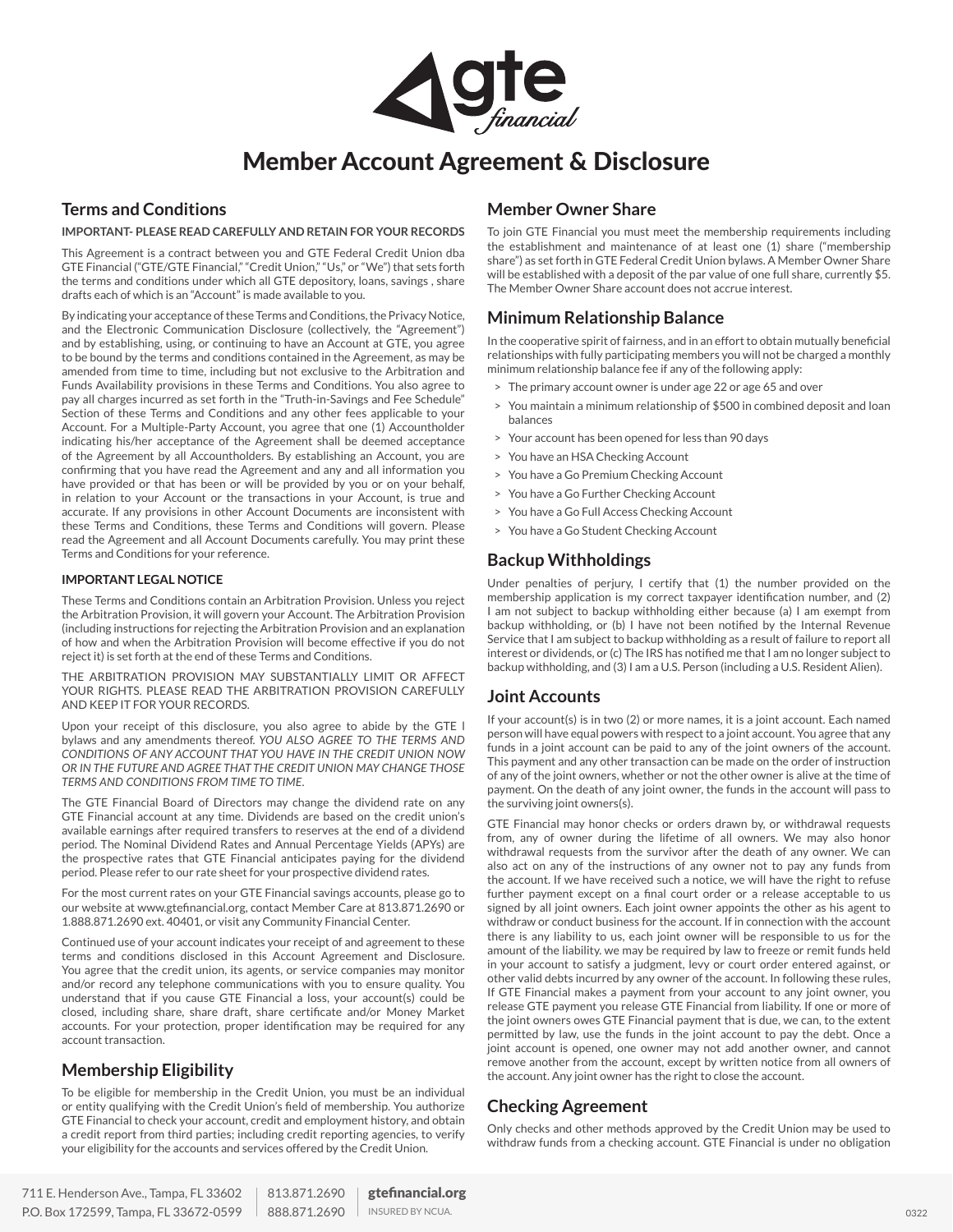# TRUTH-IN-SAVINGS DISCLOSURE CHART TRUTH-IN-SAVINGS DISCLOSURE CHART

| <b>ACCOUNTTYPE</b>                       |                                                   | <b>DIVIDENDS</b>                            |                               | <b>BALANCE REQUIREMENTS</b>                |                                              |                    | <b>ACCOUNT LIMITATIONS</b>                                   | <b>RATES &amp; APY</b>                                                                                                                                                                  |                                                                                                                                                                                         |
|------------------------------------------|---------------------------------------------------|---------------------------------------------|-------------------------------|--------------------------------------------|----------------------------------------------|--------------------|--------------------------------------------------------------|-----------------------------------------------------------------------------------------------------------------------------------------------------------------------------------------|-----------------------------------------------------------------------------------------------------------------------------------------------------------------------------------------|
|                                          | Compounding<br>& Crediting of<br><b>Dividends</b> | Dividend Period                             | Deposit<br>Opening<br>Minimum | Minimum Balance to Avoid<br>a Service Fee  | Minimum Balance<br>to Earn the Stated<br>AdA | Bal<br>ance Method | See Item 6 of <sup>-</sup><br>Disclosure<br>Truth-in-Savings | Rate                                                                                                                                                                                    | APY                                                                                                                                                                                     |
| Member Owner Share <sup>1</sup>          | УX                                                | W                                           | \$5.00                        | N/A                                        | WA                                           | N/A                | ÷                                                            | <b>N/A</b>                                                                                                                                                                              | <b>N/A</b>                                                                                                                                                                              |
| Regular Savings                          | Monthly                                           | <b>Calendar Month</b>                       | \$0.00                        | Balance <sup>2</sup><br>\$500.00 Aggregate | \$100.00                                     | Dai<br>ly Balance  | Reg D Limitations Apply                                      | \$0.01-\$99.99   0.00%<br>\$100-499.99   0.05%<br>\$500+   0.05%                                                                                                                        | \$0.01-\$99.99   0.00%<br>\$100-499.99   0.05%<br>\$500+   0.10%                                                                                                                        |
| Future Change Savings                    | Monthly                                           | Calendar Month                              | 00'0\$                        | <b>N/A</b>                                 | \$100.00                                     | Dai<br>ly Balance  | Reg D Limitations Apply                                      | \$0.01-\$100   0.00%<br>\$100+   0.10%                                                                                                                                                  | \$0.01-\$100   0.00%<br>\$100+   0.05%                                                                                                                                                  |
| Special Savings                          | Monthly                                           | Calendar Month                              | \$0.00                        | УN                                         | \$100.00                                     | Dai<br>ly Balance  | Reg D Limitations Apply                                      | \$0.01-\$100   0.00%<br>\$100+   0.10%                                                                                                                                                  | \$0.01-\$100   0.00%<br>\$100+   0.10%                                                                                                                                                  |
| Early Saver                              | Monthly                                           | <b>Calendar Month</b>                       | \$0.00                        | УN                                         | \$0.00                                       | Dai<br>ily Balance | Reg D Limitations Apply                                      | \$0.01-\$500   0.05%<br>\$0.01-\$500   0.05%                                                                                                                                            | \$0.01-\$500   0.05%<br>\$500+   0%                                                                                                                                                     |
| IRA Savings                              | Monthly                                           | <b>Calendar Month</b>                       | \$0.00                        | <b>N/A</b>                                 | \$2,500.00                                   | Daily Balance      | Reg D Limitations Apply                                      | \$10,000 - \$99,999.99   0.05%<br>\$100,000 & Over   0.05%<br>\$0-\$2,499.99   0.00%<br>\$2,500-\$9,999.99   0.05%                                                                      | \$0-\$2,499.99  0.00%<br>\$2,500-\$99,999,99  0.05%<br>\$10,000 - \$99,999,99  0.05%<br>\$100,000 & Over   0.05%                                                                        |
| Share Certificates                       | Monthly                                           | Date <sup>3</sup><br>Monthly on Anniversary | 00'005\$                      | <b>N/A</b>                                 | 00'005\$                                     | Daily Balance      |                                                              | 60 month   0.40%<br>36 month   0.30%<br>Step Up 30 month   0.20%<br>48 month   0.35%<br>30 month   0.25%<br>24 month   0.20%<br>18 month   0.15%<br>6 month   0.05%<br>12 month   0.10% | Step Up 30 month   0.20%<br>60 month   0.40%<br>48 month   0.35%<br>36 month   0.30%<br>30 month   0.25%<br>18 month   0.15%<br>24 month   0.20%<br>6 month   0.05%<br>12 month   0.10% |
| IRA Share Certificates                   | Monthly                                           | Calendar Month                              | \$500.00                      | <b>N/A</b>                                 | 00.00.3\$                                    | Daily Balance      | Reg D Limitations Apply                                      | Step Up 30 month   0.10%<br>6 month   0.01%<br>60 month   0.30%<br>48 month   0.25%<br>36 month   0.20%<br>30 month   0.15%<br>24 month   0.10%<br>18 month   0.05%<br>12 month   0.01% | 60 month   0.30%<br>Step Up 30 month   0.10%<br>6 month   0.01%<br>48 month   0.25%<br>36 month   0.20%<br>30 month   0.15%<br>24 month   0.10%<br>12 month   0.01%<br>18 month   0.05% |
| Money Market                             | Monthly                                           | <b>Calendar Month</b>                       | \$0.00                        | УN                                         | \$2,500.00                                   | Daily Balance      | Reg D Limitations Apply                                      | \$100,000 & Over   0.05%<br>\$10,000 - \$49,999.99   0.05%<br>\$50,000 - \$99,999.99   0.05%<br>\$2,500-\$9,999.99 0.00%<br>\$0-\$2,499.99 0.00%                                        | \$100,000 & Over   0.05%<br>\$10,000 - \$49,999.99   0.05%<br>\$50,000 - \$99,999.99   0.05%<br>\$0-\$2,499.99   0.00%<br>\$2,500-\$9,999.99   0.00%                                    |
| High Yield Money Market                  | Monthly                                           | <b>Calendar Month</b>                       | \$0.00                        | УN                                         | \$10,000.00                                  | Dai<br>ly Balance  | Reg D Limitations Apply                                      | \$10,000 - \$99,999.99   0.05%<br>\$100,000 & Over   0.05%<br>%0001-66'666'6\$-10'0\$                                                                                                   | \$0.01-\$9,999.99   0.00%<br>\$10,000 - \$99,999.99   0.05%<br>\$100,000 & Over   0.05%                                                                                                 |
| Go Premium w/ GTE Secure                 | Monthly                                           | Calendar Month                              | <b>A/A</b>                    | УN                                         | రో                                           | Daily Balance      | $\mathbf{I}$                                                 | $80000 - 00000000$<br>\$0. $-$ \$3000.00 = 0.10% <sup>4</sup>                                                                                                                           | \$3000.00 = No Yield Earned<br>\$0. -\$3000.00 = 0.10% then >                                                                                                                           |
| Go Full Access                           | УN                                                | WA                                          | УN                            | УN                                         | <b>N/A</b>                                   | N/A                | $\mathbf{r}$                                                 | УN                                                                                                                                                                                      | WA                                                                                                                                                                                      |
| Go Student                               | <b>N/A</b>                                        | $\leqslant$                                 | <b>A/A</b>                    | УN                                         | <b>N/A</b>                                   | N/A                | $\mathbf{I}$                                                 | $\frac{1}{\sqrt{2}}$                                                                                                                                                                    | WA                                                                                                                                                                                      |
| <b>Go Further</b>                        | УX                                                | WA                                          | УN                            | УN                                         | <b>N/A</b>                                   | ΚÄ                 | $\mathbf{I}$                                                 | УN                                                                                                                                                                                      | <b>N/A</b>                                                                                                                                                                              |
| Checking<br>Health Savings Account (HSA) | Monthly                                           | <b>Calendar Month</b>                       | 00.0\$                        | УN                                         | 00'0\$                                       | Dai<br>ly Balance  | f.                                                           | 890.05%                                                                                                                                                                                 | 0.05%                                                                                                                                                                                   |
| 52-Week Savings                          | Monthly                                           | Calendar Month                              | \$0.00                        | УN                                         | \$100.00                                     | Daily Balance      | Reg D Limitations Apply                                      | Monthly                                                                                                                                                                                 | Calendar Month                                                                                                                                                                          |

1 Member Owner Share - required to establish membership.<br>2 \$500 Aggregate Balance - combined savings, checking and loan balances.<br>3 Monthly on Amiversary Date - the dividend period begins on the date the account was establ 4 Must deposit \$500 and complete 15 credit or debit transactions per month. 3 Monthly on Anniversary Date - the dividend period begins on the date the account was established and ends on the same date each month. 2 \$500 Aggregate Balance - combined savings, checking and loan balances. 1 Member Owner Share - required to establish membership.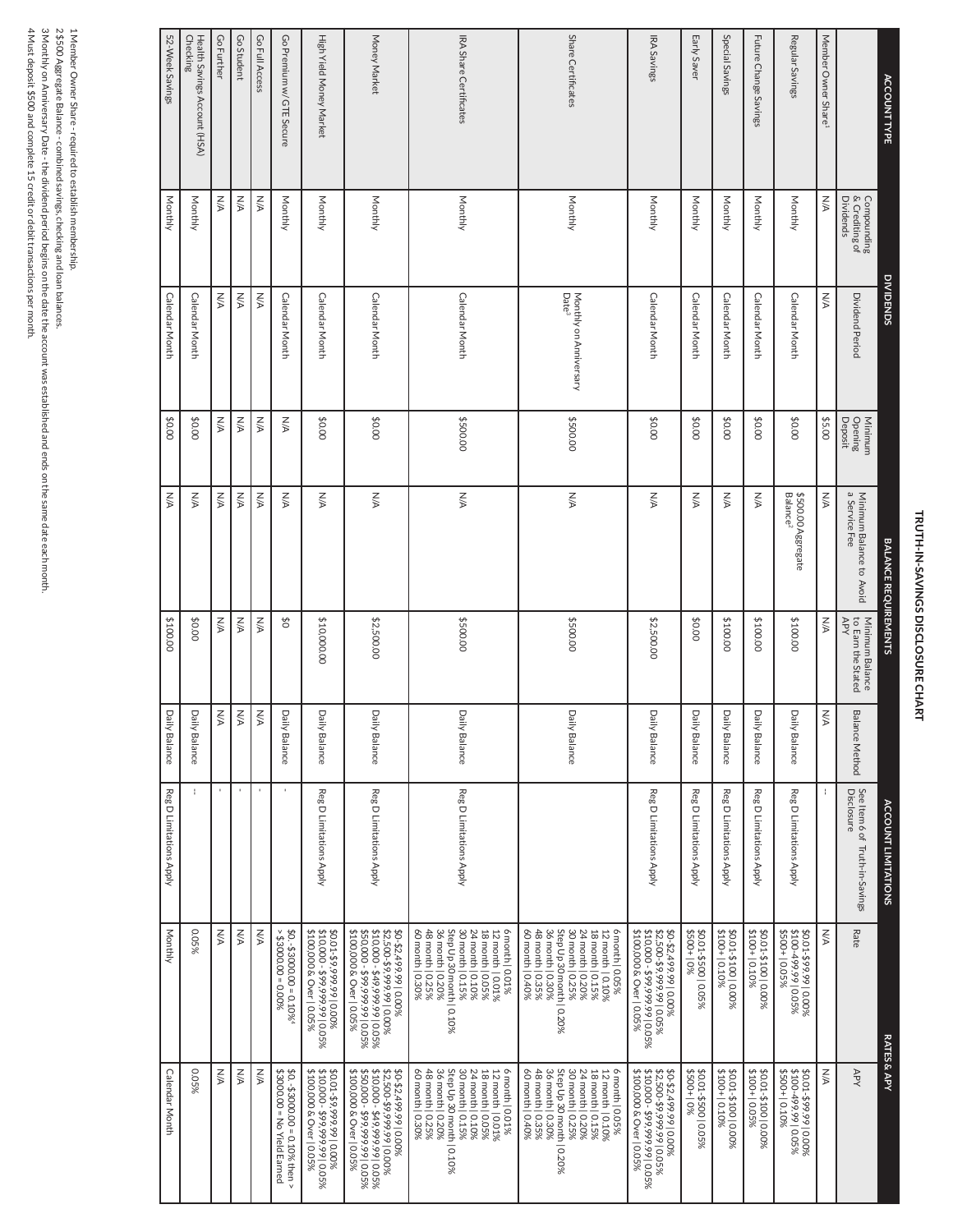to pay a check that exceeds the balance in the checking account or a check on which the date is more than six months old. We will assume that all checks presented against a checking account for payment are payable on demand. We will not be liable to you for paying a postdated check prior to the date of the item. GTE Financial reserves the right to pay a check that is presented in good faith regardless of the original date of the check. GTE Financial will not be liable for refusing to honor any item or instruction if we believe the signature is not genuine. Except for negligence, GTE Financial is not liable for any action it takes regarding the payment or non-payment of a check. You agree to use care in safeguarding your unsigned checks against theft. You agree to tell us immediately if any checks are missing. Any discrepancy or error on any item shown on a statement of the checking account must be reported to the credit union, in writing, within 30 days of the day following the date he statement was mailed or posted electronically with the exception of discrepancies or errors related to EFT (Electronic Funds Transfer) transactions (as defined by Federal Regulation E); which must be reported within 60 days of the day following the day the statement is mailed or posted electronically. Discrepancies or errors reported within the specified time period will be reviewed, investigated and corrected in adherence with applicable statute and/or in the case of EFT errors and discrepancies, adhering to the error resolution process set forth in Federal Regulation E. A checking account shall be subject to fees and transaction limitations as disclosed in the Account Agreement and Disclosure and the Schedule of Current Charges.

Using your debit card to pay for purchases will result in a hold being placed on the funds in your checking account for the amount authorized for purchases. This hold will remain in effect until the actual transaction is received for payment or a maximum of 48 hours has passed, whichever comes first. Any negative balance in your account(s) must be cleared within 45 days of the date the account balance dropped below \$0. Accounts not brought positive within that time may be closed and reported to a credit monitoring agency, which could affect your ability to open an account with another institution, or to obtain credit.

## **Go Premium Checking**

Account fees are applied monthly and cannot be waived. Dividend postings are made on last day of each month. To qualify for monthly dividends, account holder must be enrolled in eStatements, deposit \$500 from a non-GTE account, and complete 15 combined GTE debit or credit card transactions in the previous month (cash advances and balance transfers excluded).

## **Go Full Access Checking**

 Account fees are applied monthly. Said Fees may be waived only if account holder is enrolled in eStatements, and deposited \$500 from a non-GTE account or completed 15 combined GTE debit or credit card transactions in the previous month (cash advances and balance transfers excluded). Fee is also waived if the primary account holder is the primary account holder of a Go Premium account.

## **Go Further Checking**

Account fees are applied monthly. Fees may be waived if account holder is enrolled in eStatements, deposited \$500 from a non-GTE account, and completed 15 combined GTE debit or credit card transactions in the previous month (cash advances and balance transfers excluded).

## **Share Certificates and IRA Share Certificates**

Early withdrawal penalties apply if certificate funds other than dividends are withdrawn before the maturity date. There is a grace period of seven (7) calendar days after the maturity date to withdraw the funds in the account without being charged an early withdrawal penalty. Early withdrawal on a Share Certificate or IRA Share Certificate with a term of one year or less receives up to a 90-day dividend penalty on the dollar amount withdrawn. Early withdrawal on a Share Certificate or IRA Share Certificate with a term greater than one year receives up to a 180-day dividend penalty on the dollar amount withdrawn.

## **Home Loan Savings Account**

Home Loan Savings Account (HLSA) credits earned towards closing costs are not valid until 1 year after account opening and must be used on the purchase of a mortgage at GTE Financial. Credits must be used within 5 years of account opening or any earned closing credits expire. Account must maintain the corresponding balance to keep the reward until closing. Failure to maintain the corresponding balance will result in the loss of the closing credits until the balance is restored. The most credits any person can use towards a mortgage is \$1,000. No more than one HLSA account may be owned by any person and credits may only be applied toward closing from one HLSA per mortgage even if more than one persons each with their own HLSA is applying for the same mortgage. This account is considered a special savings account.

## **Inactive, Dormant and Abandoned Accounts**

An account from which you have not made a withdrawal, deposit, or transfer within the past 6 months may be classified inactive, and dormant after 24 months. Inactive/dormant accounts may be charged the Inactive/Dormant Member Account fee as set forth in the Schedule of Current Charges. GTE retains the right to impose and collect fees not previously assessed. Thereafter, we may cease to pay interest or dividends on dormant accounts unless otherwise required by applicable law. Accounts will continue to incur any monthly maintenance or other applicable fees until closed or terminated. You hereby authorize us to transfer funds from your available account to cover these fees as necessary. If your accounts become dormant and presumed abandoned as provided by the Unclaimed Property Laws, your accounts will be remitted to the state in which you reside and in accordance with that state's laws. Once funds have been turned over to the state, we have no further liability to you for such funds and if you choose to reclaim such funds, you must apply to the appropriate state agency.

## **Truth-in-Savings Disclosure**

The terms applicable to your account(s) at GTE Financial are included in this Truth-in-Savings Act (TISA) Disclosure. GTE Financial may offer other terms for these accounts from time to time. Except as specifically described, the following disclosures apply to all deposit accounts.

- **1. RATE INFORMATION.** The Annual Percentage Yield is a percentage rate that reflects the total amount of dividends to be paid on the account based on the dividend rate and frequency of compounding for an annual period. The Dividend Rate and Annual Percentage Yield on all Savings Accounts, Checking, and Money Market accounts may change monthly. The Dividend Rate and Annual Percentage Yield on Certificate accounts (share and IRA) may change daily, but are locked in for the term of the account at the time of purchase. The Dividend Rates and Annual Percentage Yields are the rates and yield as of the end of the last month. Current rates are published on our website, www.gtefinancial.org and through GTE mobile.
- **2. NATURE OF DIVIDENDS.** Dividends are paid from current income and available earnings after required transfers to reserves at the end of the dividend period.
- **3. DIVIDEND COMPOUNDING AND CREDITING.** The compounding and crediting frequency of dividends and dividend period applicable to each account as stated in the TISA Disclosure Chart. The Dividend Period is the period of time at the end of which an account earns dividend credit. The Dividend Period begins on the first calendar day of the period and ends on the last calendar day of the period.
- **4. ACCRUAL OF DIVIDENDS.** For all accounts, dividends will begin to accrue on deposits on the business day you make the deposit to your account.
- **5. BALANCE INFORMATION.** To open any account you must deposit or have on deposit at least the par value of one full share. The par value of one share is \$5.00. Some accounts may have additional minimum opening deposit requirements. The minimum opening deposit requirements applicable to each account are stated in the TISA Disclosure Chart. For all accounts, there is a minimum Daily Balance required to earn the Annual Percentage Yield disclosed for the dividend period. For accounts using the Daily Balance method as stated in the TISA Disclosure Chart, dividends are calculated by applying a daily periodic rate to the entire balance of the account each day.
- **6. ACCOUNT TRANSACTION LIMITATIONS.** For Regular Share Savings, Special Share Savings, IRA Plus and Money Market accounts, no more than six (6) electronic payment transactions are allowed each calendar month. Transfers through phone and online banking systems, electronic debit transactions, transactions by personal check, and electronic overdraft payments are limited to six (6) per calendar month, after which transactions will not be completed and may be returned unpaid. Checking accounts are not subject to transaction limitations.
- **7. FEE INFORMATION.** Certain fees may be assessed against your accounts. Refer to the Schedule of Current Charges for the amount of any fee that may be imposed in connection with your account.
- **8. EFFECTS OF CLOSING ACCOUNT.** Accrued, but not yet credited dividends are paid at account closure.

## **Choice of Law**

This Agreement is subject to and shall be interpreted in accordance with applicable Federal Laws and the laws of the State of Florida without consideration of any conflict of law provisions (except to the extent that these rules vary any permitted by law). All disputes involving this Agreement shall be resolved in accordance with the Arbitration Provision below, or to the extent that the Arbitration Provision is inapplicable, brought in the Court of appropriate jurisdiction in Hillsborough County, Florida.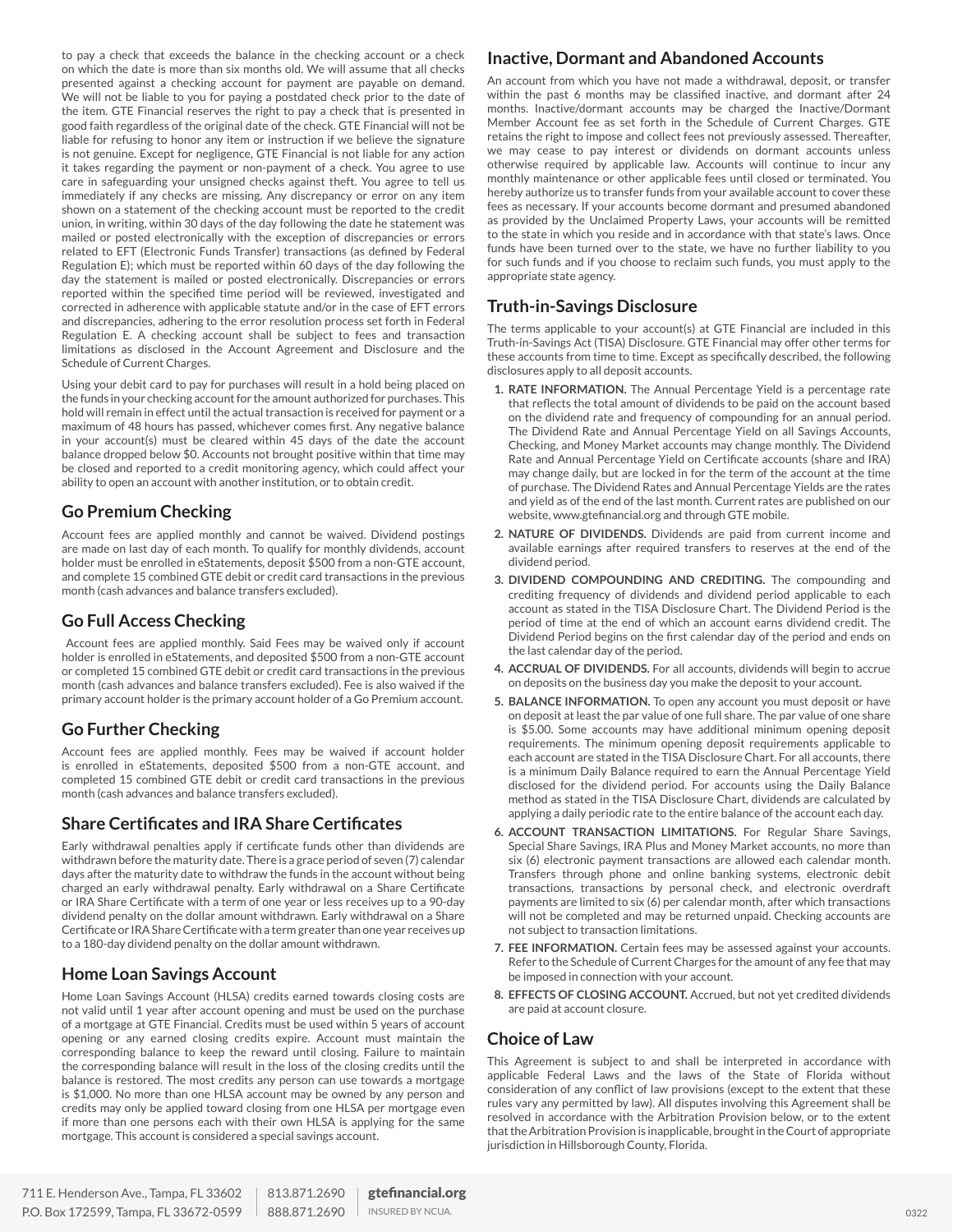## **Communication**

Any conflict between what you or our employees may say or write will be resolved by reference to this Account Agreement and Disclosure. All written and oral communication will be in English. If any non- English documents are presented to you or if any conversations are had with you in a language other than English, it is as a courtesy and does not obligate us to present any future documents or conduct future business with you in any language other than English except as otherwise required by law. We may monitor and record any telephone conversation with you at any time without further notice to you, as allowed by law. The decision to record any conversation shall be solely at our discretion and we shall have no liability for doing so or failing to do so. You agree that should your accounts or loans become delinquent or have a negative balance, GTE Financial or its agents may contact you using any methods as allowed by law including but not limited to telephone calls to any number that you provided; online chat via Online Banking; email, text, SMS, or other electronic forms of communication, such as pre-recorded or artificial voice calls or messages. You agree that these same methods may also be used for marketing purposes by GTE Financial. You also agree that you shall be solely responsible for any fees charged by your internet or cellular provider that you incurred through such contact.

## **Courtesy Pay Program**

We understand that members may sometimes experience non-sufficient funds (NSF) situations on their accounts. An NSF situation occurs when a debit item is presented to GTE for payment and, at the time GTE processes the item for payment and posting to the member's account, the account has insufficient available funds to pay the item. Please note that GTE may authorize a debit item, including a debit card transaction, several days or more before a merchant, financial institution, or payment processor presents the item to GTE for payment. An NSF situation will occur if the member's account has insufficient funds to pay the item at the time that GTE processes the item for payment even if the account had sufficient funds to pay the item at the time that GTE authorized the item.

GTE Financial offers checking (share draft) account holders an additional overdraft service known as Courtesy Pay. Courtesy Pay may be used after other overdraft sources have been exhausted.

Courtesy Pay is not a loan, which means that GTE Financial does not engage in credit underwriting as a basis of determining your eligibility for this service. Courtesy Pay is a service offered and provided to GTE Financial, in GTE's sole discretion, to members who are in good standing and have a checking account. Checking accounts will be automatically enrolled in the Courtesy Pay Program for checks and Automatic Clearing House (ACH) transfers. You may also opt out of Courtesy Pay for checks and ACH transactions by giving us written, electronic or verbal instructions. The Courtesy Pay limit on each account is calculated using eligibility factors that are risk-based and determined by GTE Financial using internal and confidential information, including your account history. Health Savings checking Accounts (HSA) are not eligible for Courtesy Pay.

If you wish for us to authorize Courtesy Pay coverage for ATM transactions and debit card and point-of-sale (POS) transactions, you must opt-in either at one of our community financial centers or by enrolling through online banking. This authorization can be revoked at any time by giving us written, electronic or verbal instructions. We do not authorize and pay overdrafts for ATM transactions or debit card POS transactions unless you opt-in. GTE Financial does not include available Courtesy Pay limits in the available balance provided by a member care advocate, at the ATM or point-of-sale (POS) terminal, or through Telephone or Online Banking.

The following is important information regarding your account balance, how transactions are posted to your account, and when an Overdraft Fee or a Returned Item Fee will be charged as a result of an NSF occurrence. You should read these disclosures carefully.

YOUR CHECKING ACCOUNT BALANCE: Your checking account has two kinds of balances: the "actual" balance and the "available" balance. Both can be checked when you review your account online, at most ATMs, by phone, or at a GTE Financial Community Financial Center. It is important to understand how the two balances work so that you know how much money is in your account at any given time. This section explains actual and available balances and how they work.

Your **actual balance** is the amount of money that is actually in your account at any given time. It reflects transactions that have posted to your account, but not transactions that have been authorized and are pending. While the term "actual" may sound as though the number you see is an up-to-date display of what is in your account and what you can spend, that is not always the case. Any purchases, holds, fees, charges, or deposits made on your account that have not yet posted will not appear in your actual balance. For example, if you have a \$50 actual balance, but you just wrote a check for \$40, then your actual balance is \$50, which does not reflect the pending check transaction. So at that point, you actually have \$50, but you have already spent \$40.

Your **available balance** is the amount of money in your account that is available to you to use without incurring an Overdraft Fee or Returned Item Fee. The available balance takes into account things like holds placed on deposits and pending transactions (such as pending debit card purchases) that the Credit Union has authorized but that have not yet posted to your account. For example, assume you have an actual balance of \$50 and an available balance of \$50. If you were to use your debit card at a restaurant to buy lunch for \$20, then that merchant could ask us to pre-authorize the payment. In that case, we will put a hold on your account for \$20. Your actual balance would still be \$50 because this transaction has not yet posted, but your available balance would be\$30 because you have committed to pay the restaurant \$20. When the restaurant submits the transaction for payment (which could be a few days later), we will post the transaction to your account, and your actual balance will be reduced by \$20.

Your **available balance** is used to determine the sufficiency of funds in your account for authorizing transactions. Your available balance is also used to determine when an NSF situation occurs. The following example illustrates how this works:

Again, assume your actual and available balances are both \$50, and you swipe your debit card at a restaurant for \$20. A hold is placed on your account, so your available balance is only \$30. Your actual balance is still \$50. Before the restaurant transaction is sent to us for payment, a check that you wrote for \$40 clears. Because you have only \$30 available (you have committed to pay the restaurant \$20), your account will be overdrawn by \$10, even though your actual balance is \$50. In this case, we may pay the \$40 check, but you will be charged an Overdraft Fee. If we return the check, you will be charged a Returned Item Fee. In either situation the fee will be deducted from your account, further reducing both the actual and available balances.

It is very important to understand that you may still overdraw your account even though the available balance appears to show there are sufficient funds to cover a transaction that you want to make. This is because your available balance may not reflect all your outstanding checks and automatic bill payments that you have authorized, or other outstanding transactions that have not been paid from your account. In the example above, the outstanding check will not be reflected in your available balance until it is presented to us and paid from your account.

In addition, your available balance may not reflect all of your debit card transactions. For example, when a merchant obtains a debit card transaction authorization but then does not submit that transaction for payment within three (3) business days of authorization, we must release the authorization hold on your account. The available balance will not reflect this transaction once the hold has been released until the transaction has been received by us and paid from your account.

Giving us your consent to pay everyday debit card and ATM overdrafts may result in you incurring Overdraft Fees for transactions that we may otherwise be required to pay without assessing afee. However, this would allow us to authorize transactions up to your Courtesy Pay limit rather than rejecting the transactions. GTE Financial authorizes and pays transactions using the available balance in your account. The available balance is comprised of the account ledger balance (collected funds) less any debit card holds, and does not include any deposited funds on hold. If the funds in the available balance are not sufficient to cover a transaction, any available overdraft protection and/or the amount of the Courtesy Pay limit, may be used to authorize and, separately, pay a transaction.

GTE Financial will place a hold on your account for any authorized debit card transaction until the transaction settles (usually within two to three business days) or as permitted by payment system rules. In some cases, the hold may differ from the amount of the transaction. When this occurs the hold may remain in place after the transaction settles, but in no case will the hold be in place for longer than two business days. If the account is overdrawn after the hold has been released and the transaction is posted to the available balance, an Overdraft Fee will be assessed.

Courtesy Pay requirements and limits are subject to change at any time without notice. Whether your overdrafts will be paid by Courtesy Pay is discretionary and GTE Financial reserves the right not to pay. For example, overdrafts are typically not paid if your account is not in good standing, or you are not making regular deposits. If an item is paid with Courtesy Pay, your account will be overdrawn and negative in the amount of the paid item, plus a Overdraft Fee for each NSF occurrence as set forth in the Schedule of Current Charges. More than one Overdraft Fee may be charged against the account per day depending on the number of NSF occurrences and other withdrawals made from your account. The amount of your overdraft(s) and fee(s) both count towards your Courtesy Pay available balance. If you reach your Courtesy Pay limit, items subsequently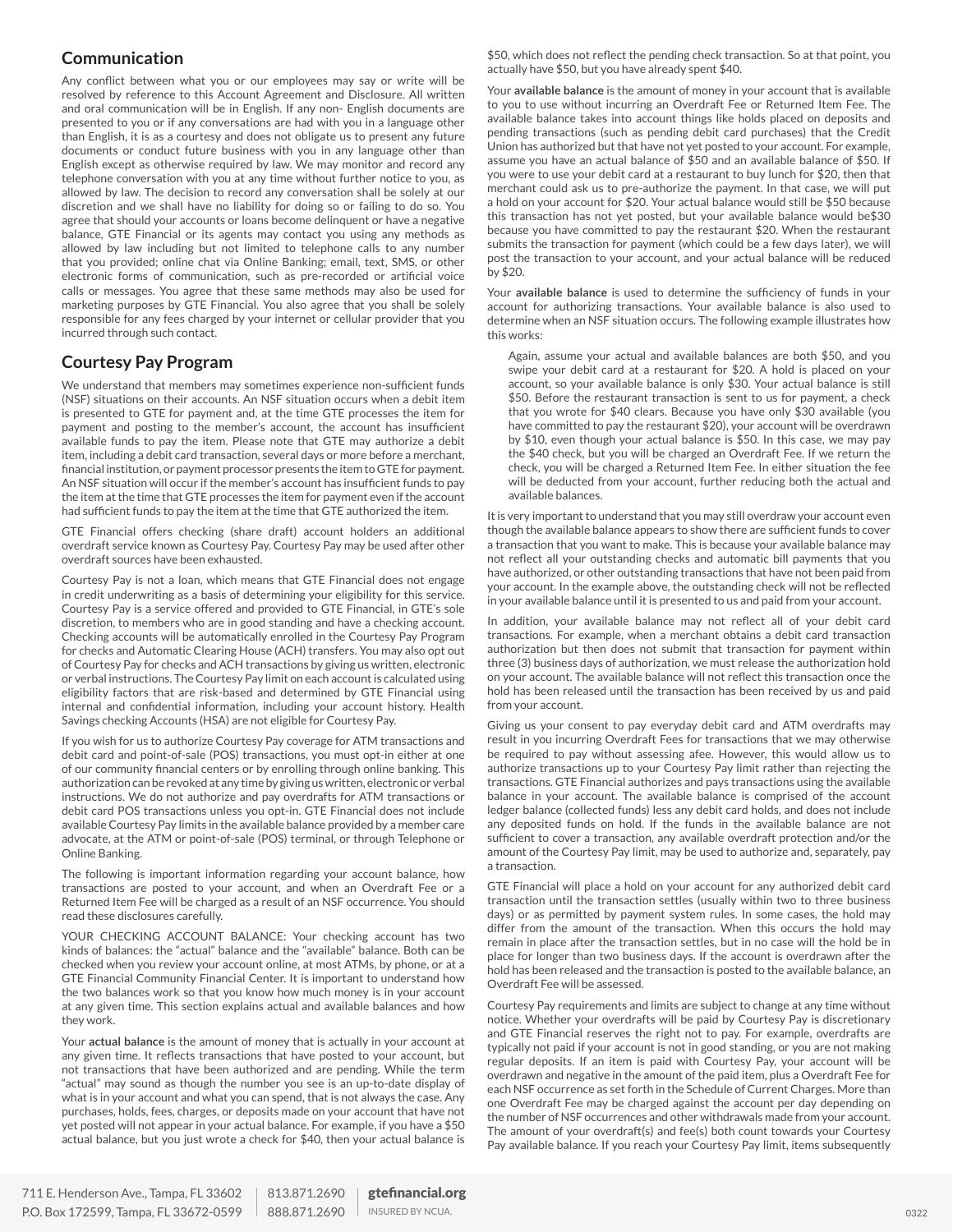presented for payment may be returned as NSF and you will be charged a Returned Item Fee for each NSF occurrence.

GTE Financial may return debits (e.g., ACH payments) submitted for payment against the checking account if the amount of the debit exceeds the funds available (including any Courtesy Pay Limit) in the checking account. Each time we return a debit for insufficient funds, we will assess a Returned Item Fee in the amount shown on the current Member Schedule of Current Charges. The entity that submitted the debit may resubmit the debit to GTE Financial even if we have already returned the prior debit for insufficient funds in the checking account. If the resubmitted debit again exceeds the funds available in the checking account, GTE Financial again will return the debit, resulting in an additional Returned Item Fee, or will pay the debit, resulting in an Overdraft Fee. Thus, you may be charged multiple Returned Item Fees and Overdraft Fees in connection with a single debit that results more than one NSF occurrence.

Please note that Courtesy Pay limits, Returned Item Fees, and Overdraft Fees apply each time an item is presented to GTE for payment. For example, if you have authorized a merchant to charge your account or have written a check, and the charge is rejected because you have insufficient funds and have reached your Courtesy Pay limit (or have opted-out of Courtesy Pay), and the merchant later resubmits the charge or check when your account still has insufficient funds, you will be charged the disclosed fee each time. When GTE charges a fee for an NSF occurrence, the charge reduces the available balance in your account and may cause your account to be overdrawn or increase the amount by which it is overdrawn

When Courtesy Pay is used, the full amount of the overdraft balance plus related fees will be due immediately, but in no event more than 20 days after the date of the NSF occurrence for all accounts except for our College Accounts, which are due in 10 days after the date of the NSF occurrence, at which time your Courtesy Pay privileges will be suspended and possibly terminated if the full amount due is not paid. If we do not receive a full payment from you within 45 days from the date of the NSF occurrence, your checking account will be closed. If full payment is not received within 60 days from the date of the NSF occurrence, your checking account may be forwarded to a collection agency for continued collection efforts and reported to a consumer reporting agency.

This service should not be viewed as an encouragement to overdraw your account. As always, we encourage you to manage your finances responsibly. In the event you would like to opt out of this service at any time, you can do so by calling us at 813-871-2690, or toll free at 888-871-2690. GTE Financial reserves the right to discontinue this service without prior notice.

## **Overdraft Transfers**

You may elect to enroll in GTE Financial's Overdraft Transfer program. The Overdraft Transfer program allows members to designate an Overdraft Transfer account from which GTE Financial may attempt to transfer funds to another designated account when the other designated account has insufficient available funds to pay a transaction. If there are sufficient funds in the Overdraft Transfer account to pay the transaction in the other account, you will be charged the Overdraft Transfer fee identified in the Member Schedule of Current Charges. If the funds in the Overdraft Transfer account are insufficient to pay the transaction in the other account, the funds available in the Overdraft Transfer account will be transferred, you will be charged the Overdraft Transfer fee, and you will be charged an NSF fee as described under the Courtesy Pay Program.

## **Transaction Posting Order**

To help you avoid Overdraft Fees and Returned Item Fees, here's how GTE Financial typically posts member transactions:

- > Direct Deposit and ACH transactions are posted in the order in which they are received, with credit transactions (deposits) being posted before debit transactions (withdrawals).
- > ATM transactions are posted in real-time when you initiate the transaction. That means that when you make a cash withdrawal from an ATM, those funds are immediately deducted from your account balance at the time of the transaction.
- > PIN based debit card transactions and checks which are converted by a merchant to ACH transactions are posted in real-time as they are received.
- > For signature based debit card transactions, a hold is placed on the account immediately for the amount of the transaction until the transaction settles (usually within two to three business days) or as permitted by payment system rules. In some cases, the hold may differ from the amount of the transaction. When this occurs the hold may remain in place after the transaction settles, but in no case will the hold be in place for longer than two business days.
- Checks (share drafts) that you write are posted in the order that GTE Financial receives them in.

## **Postdated and Staledated Checks**

We may pay any check without regard to its date. You agree not to deposit checks or other items before they are properly payable. We are not obligated to pay any check drawn on your account which is presented more than six months past its date.

## **Returned Deposits & Payments**

Please remember that even after we have made funds available to you, and you have withdrawn the funds, you are still responsible for checks you deposit that are returned to us unpaid, originated ACH debits that are returned unpaid, and for any other Issues causing your deposit to be returned unpaid. If any deposited check is returned unpaid, we may send the check for payment again without returning it to you or notifying you of the nonpayment. We will not be liable for any loss resulting from a delay in notifying you of a dishonored check. If a late return is based on a forged endorsement or alteration, we may place a hold on your account until we make a final determination as to the validity of the claim.

## **Right to Offset**

**As a condition of GTE Financial opening and your use of any card or account, you hereby grant GTE Financial a security interest in all shares and deposits with GTE Financial in which you have an ownership interest now or hereafter (other than an IRA or an account where this security interest would cause the loss of tax-exempt or tax-deferred status). The security interest is for all amounts owed to GTE Financial under the terms of the account. If you are in default under any term of such account, GTE Financial shall have a right to immediately seize your shares and/or deposits without notice or demand to you and to apply such funds to the amounts owed to GTE Financial.**

## **Termination of Account & Membership**

**1** In addition to the other provisions in this agreement, we may terminate your account at any time in accordance with applicable law or may require you to close your account and apply for a new account if: (1) there is a change in owners or authorized signers; (2) there has been a forgery or fraud reported or committed involving your account; (3) there is a dispute as to the ownership of the account or of the funds in the account; (4) any checks are lost or stolen; (5) there are excessive returned unpaid items not covered by an overdraft protection plan; (6) there has been any misrepresentation or any other abuse of any of your accounts; or (7) we reasonably deem it necessary to prevent a loss to us. You may terminate a single party account by giving written notice. We reserve the right to require the consent of all account owners to terminate a multiple party account. We are not responsible for payment of any check, withdrawal, or other item after your account is terminated, however, if we pay an item after termination, you agree to reimburse us. Amendments to this Agreement will be communicated to you in a manner consistent with applicable law. Also, this Agreement, as amended, will be made available on our website.

You may terminate your membership by giving us written notice. You may be denied services or expelled for any reason allowed by applicable law, including causing a loss to GTE Financial or for abusive behavior.

## **ARBITRATION**

You agree that either party may elect to arbitrate- and require the other party to arbitrate-any Claim/Cause of action that applies to any facts, from the past, present and or future under the following terms and conditions.

- **A RIGHT TO REJECT:** You may reject this Arbitration Agreement by mailing a signed written letter of rejection to GTE Financial, Attention Office of the General Counsel, 711 E. Henderson Avenue Tampa, FL 33602 within sixty (60) days after the date of your first deposit. Any letter of rejection must include your name, address, telephone number and Account number,
- **B IMPORTANT WAIVERS:** If you or we elect to arbitrate a Claim, you and we both waive the right to: (1) have a court or a jury decide the claim; (2) PARTICIPATE IN A CLASS ACTION IN COURT OR IN ARBITRATION, WHETHER AS A CLASS REPRESENTATIVE, CLASS MEMBER OR OTHERWISE; (3) ACT AS PRIVATE ATTORNEY GENERAL IN COURT OR IN ARBITRATION; OR (4) JOIN OR CONSOLIDATE CLAIM(S) WITH CLAIMS INVOLVING ANY OTHER PERSON IN COURT OR IN ARBITRATION. Other rights are more limited in arbitration than in court or are not available in arbitration. The waivers in subsections (2)-(4) above are called "Class Action and Multi-Party Waivers." The arbitrator shall have no authority to conduct any arbitration inconsistent with the Class Action and Multi-Party Waivers or to issue any relief that applies to any person or entity except you or us individually.
- **C DEFINITIONS:** In this Arbitration Agreement, the following definitions will apply: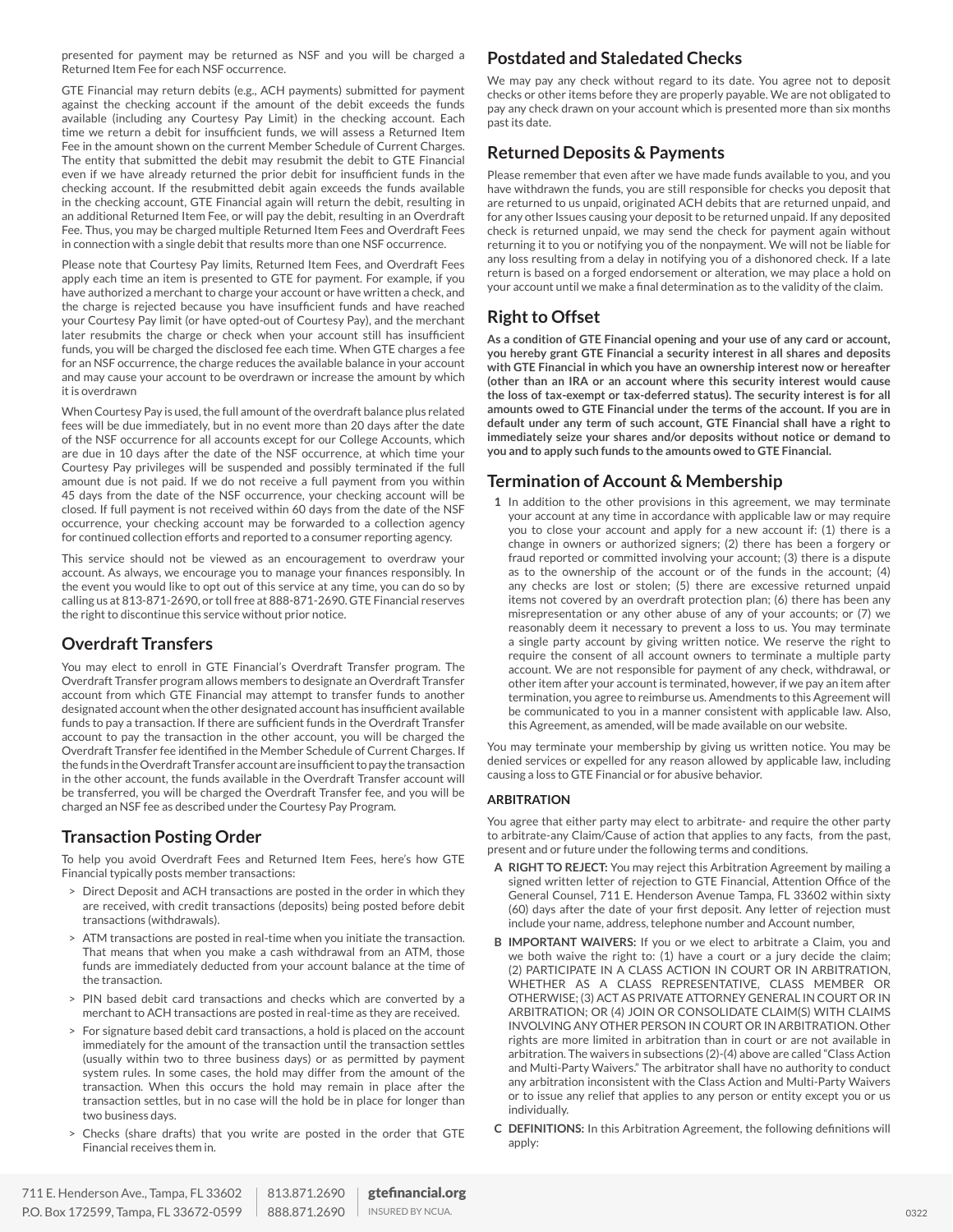"You" and "your" refer to the person or persons to whom the Account is titled and who are authorized users on the Account as provided for in this Agreement.

"We," "us," and "our" mean GTE, our successors, affiliates or assignees, and all officials, officers, directors, employees, agents and representatives thereof. These terms also include any party named as a co-defendant with us in a Claim asserted by you, such as investors or potential investors, credit bureaus, credit insurance companies, closing agents, escrow agents, insurance agents, loan originators, rating agencies, loan servicers, debt collectors, loan guarantors, or officers.

"Claimant" means the party who first asserts a Claim in a lawsuit or arbitration proceeding.

"Administrator" means either the American Arbitration Association (the "AAA"), 120 Broadway, Floor 21, New York, NY 10271, www.adr.org, or JAMS, 620 Eighth Avenue, 34th Floor, New York, NY 10018, http://www. jamsadr.com/, or any other company selected by mutual agreement of the parties. If both AAA and JAMS cannot or will not serve and the parties are unable to select an Administrator by mutual consent, the Administrator will be selected by a court. You get to select the Administrator if you give us written notice of your selection with your notice that you are electing to arbitrate any Claim or within twenty (20) days after we give you notice that we are electing to arbitrate any Claim (or, if you dispute our right to require arbitration of the Claim, within twenty (20) days after that dispute is finally resolved). If you do not select the Administrator on time, we may do so. Notwithstanding any language in this Arbitration Agreement to the contrary, no arbitration may be administered, without the consent of all parties to the arbitration, by any Administrator that has in place a formal or informal policy that is inconsistent with the Class Action and Multi-Party Waivers.

"CLAIM" means any legal claim, dispute or controversy between you and us that arises from or relates in any way to the Account, including any dispute arising before the date of this Arbitration Agreement and any dispute relating to: (1) the imposition or collection of principal, interest, attorneys' fees, collection costs or other fees or charges relating to the Account; (2) other provisions of this Terms and Conditions Agreement; (3) any application, enrollment, disclosure or other document relating in any way to this Account or the transactions evidenced by this Account; (4) any insurance or other service or product offered or made available by or through us in connection with this Account, and any associated fees or charges; (5) our methods of soliciting your business; and (6) any documents, instruments, advertising or promotional materials that contain information about this Account or any associated insurance or other service or product. This includes, without limitation, disputes involving alleged fraud or misrepresentation, breach of contract or fiduciary duty, negligence or other torts, or violation of statute, regulation or common law. It includes disputes involving requests for injunctions, other equitable relief or declaratory relief. However, "Claim" does not include any individual action brought by you in small claims court or your state's equivalent court, unless such action is transferred, removed, or appealed to a different court. **Also, "Claim" does not include disputes about the validity, enforceability, coverage or scope of this Arbitration Agreement or any part thereof (including, without limitation, this sentence, the Class Action and Multi-Party Waivers, or subparts (A) and (B) of the provision titled "Survival, Primacy, Severability"); all such disputes are for a court and not an arbitrator to decide. Notwithstanding the foregoing, the term "Claim" includes any dispute about the validity or enforceability of this Terms and Conditions Agreement, as a whole; any such Claim is for the arbitrator, not a court, to decide.**

- **D Electing or Requiring ARBITRATION:** A Claimant may elect arbitration of a claim by initiating an arbitration in accordance with the Administrator's rules. The other Party may elect arbitration by giving written notice of an election to arbitrate. This notice may be given after a lawsuit has been filed and may be given in papers or motions in the lawsuit. If such a notice is given, the Claim shall be resolved by arbitration under this Arbitration Agreement and the applicable rules of the Administrator then in effect. It will be up to the Claimant to commence the arbitration proceedings. Even if all the parties have opted to litigate a Claim in court, you or we may elect arbitration with respect to any Claim made by a new party or any Claim later asserted by a party in that or any related or unrelated lawsuit (including a Claim initially asserted on an individual basis but modified to be asserted on a class, representative or multi-party basis). Nothing in that litigation shall constitute a waiver of any rights under this Arbitration Agreement. The arbitrator will be selected under the Administrator's rules, except that the arbitrator must be a lawyer with at least ten years of experience or a retired judge, unless we and you agree otherwise.
- **E LOCATION AND COSTS:** Any arbitration hearing that you attend will take place in a location that is reasonably convenient to you. We will consider (and generally honor) any good faith request to bear the fees charged by the
- **F DISCOVERY; GETTING INFORMATION:** Either party may obtain from the other party prior to the hearing any information available under the Administrator's rules or any relevant information the arbitrator determines should in fairness be made available.
- **G EFFECT OF ARBITRATION AWARD:** Any state or Federal court with jurisdiction and venue may enter an order enforcing this Arbitration Agreement, enter judgment upon the arbitrator's award and/or take any action authorized under the Federal Arbitration Act, 9 U.S.C. §§1 et seq. (the "FAA"). For any arbitration-related proceedings in which courts are authorized to take actions under the FAA, each party hereto expressly consents to the non- exclusive jurisdiction and venue of any state court of general jurisdiction or any state court of equity that is reasonably convenient to me, provided that the parties to any such judicial proceeding shall have the right to initiate such proceeding in Federal court or remove the proceeding to Federal court if authorized to do so by applicable Federal law. The arbitrator's award will be final and binding, except for: (1) any appeal right under the FAA; and (2) Claims involving more than \$50,000. For Claims involving more than \$50,000 (including claims where the cost of any requested injunctive or declaratory relief would potentially exceed \$50,000), any party may appeal the award to a three- arbitrator panel appointed by the Administrator, which will reconsider de novo any aspect of the initial award that is appealed. The panel's decision will be final and binding, except for any appeal right under the FAA. Except as provided in Paragraph (e) above, the appealing party will pay the Administrator's and arbitrator's costs of the appeal. No arbitration award involving the parties will have any preclusive effect as to issues or claims in any dispute involving anyone who is not a party to the arbitration, nor will an arbitration award in prior disputes involving other parties have preclusive effect in an arbitration between the parties to this agreement.
- **H GOVERNING LAW:** This Arbitration Agreement is made pursuant to a transaction involving interstate commerce and shall be governed by the FAA, and not by any state law concerning arbitration. The arbitrator shall follow applicable substantive law to the extent consistent with the FAA, applicable statutes of limitation and applicable privilege rules, and shall be authorized to award all remedies permitted by applicable substantive law, including, without limitation, compensatory, statutory and punitive damages (subject to constitutional limits that would apply in court), declaratory, injunctive and other equitable relief, and attorneys' fees and costs. Upon the timely request of either party, the arbitrator shall write a brief explanation of the basis of his or her award. The arbitrator will follow rules of procedure and evidence consistent with the FAA, this Arbitration Agreement and the Administrator's rules.
- **I SURVIVAL, PRIMACY, SEVERABILITY:** This Arbitration Agreement shall survive closure, termination or dormancy of your Account. In the event of any conflict or inconsistency between this Arbitration Agreement and the Administrator's rules or the Terms and Conditions Agreement governing the Account, this Arbitration Agreement will govern. If any portion of this Arbitration Agreement cannot be enforced, the rest of the Arbitration Agreement will continue to apply, except that (A) the entire Arbitration Agreement (other than this sentence) shall be null and void with respect to any Claim asserted on a class, representative or multi-party basis if the Class Action and Multi-Party Waivers are held to be invalid, subject to any right to appeal such holding, and (B) if a Claim is brought seeking public injunctive relief and a court determines that the restrictions in the Class Action and Multi-Party Waivers prohibiting the arbitrator from awarding relief on behalf of third parties are unenforceable with respect to such Claim (and that determination becomes final after all appeals have been exhausted), the Claim for public injunctive relief will be determined in court and any individual Claims seeking monetary relief will be arbitrated. In such a case the parties will request that the court stay the Claim for public injunctive relief until the arbitration award pertaining to individual relief has been entered in court. In no event will a Claim for public injunctive relief be arbitrated.
- **J NOTICE OF CLAIM; RIGHT TO RESOLVE; SPECIAL PAYMENT:** Prior to initiating, joining or participating in any judicial or arbitration proceeding, whether individually, as a class representative or participant or otherwise, regarding any Claim, the Claimant shall give the other party written notice of the Claim (a "Claim Notice") and a reasonable opportunity, not less than thirty (30) days, to resolve the Claim. Any Claim Notice you send must include your name, address, telephone number and loan or account number. Any Claim Notice must explain the nature of the Claim and the relief that is demanded. You may only submit a Claim Notice on your own behalf and not on behalf of any other party. The Claimant must reasonably cooperate in providing any information about the Claim that the other party reasonably requests.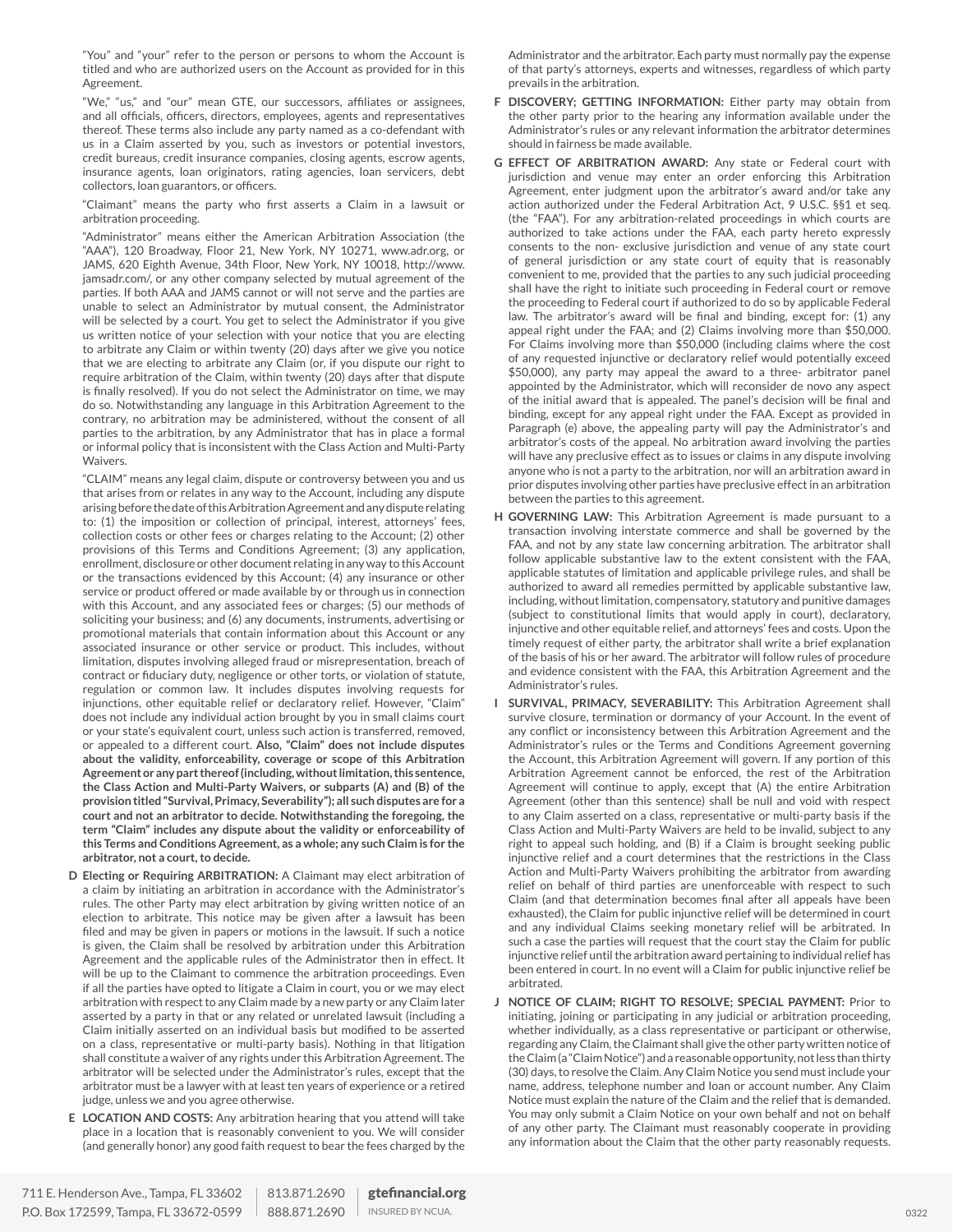If: (i) you submit a Claim Notice in accordance with this paragraph on your own behalf (and not on behalf of any other party); (ii) we refuse to provide the relief you request; and (iii) an arbitrator subsequently determines that you were entitled to such relief (or greater relief), the arbitrator shall award you at least \$5,100 (not including any arbitration fees and attorneys' fees and costs to which you may be entitled under this Arbitration Agreement or applicable law).

**K** Notwithstanding any provisions of the Account Agreement to the contrary, any amendments to or termination of this Arbitration Agreement do not apply to a Claim of which we have received written notice on or prior to the effective date of any such amendments or termination.

## **Your Ability to Withdraw Funds**

We comply with Regulation CC regarding availability of funds on transaction accounts. Longer holds may apply to deposits into savings accounts.

- **1. Determining the Availability of a Deposit.** The day on which you may withdraw funds is counted in business days from the business day of your deposit. Every day is a business day except Saturdays, Sundays, and Federal holidays. However, if you make a deposit after 6:00 p.m. or on a day we are not open, we will consider the deposit made on the next business day we are open. If you make a deposit at an ATM that we own or operate before 6:30 p.m. on a business day that we are open, we will consider that day to be the day of your deposit. However, if you make a deposit at an ATM that we own or operate after 6:30 p.m. or on a day we are not open, we will consider that the deposit was made on the next business day we are open. The length of the delay varies depending on the type of deposit and is explained below.
- **2. Same Day Availability.** Funds from the following deposits are available on the same business day that we receive your deposit:
	- > Posted Electronic ACH/Direct Deposits/Wire Transfers

If you make the deposit in person to one of our employees (refer to Automated Teller Machine (ATM) Deposits for ATM deposits) funds from the following types of deposits are also available on the same business day we receive your deposit:

- > Cash
- > Checks drawn on GTE Financial

If you do not make your deposit in person to one of our employees funds from these deposits will be available on the first business day after the day of your deposit. It is your responsibility to verify when mailed funds were actually received by the credit union.

- **3. Next-day Availability.** If you make the deposit in person to one of our employees (refer to Automated Teller Machine (ATM) Deposits for ATM deposits) funds from the following deposits are available on the first business day after the day of your deposit:
	- > US Treasury checks that are payable to you
	- > US Postal Service money orders that are payable to you
	- > Federal Reserve Bank and Federal Home Loan Bank checks that are payable to you
	- > Travelers Checks that are payable to you
	- > State or local government checks that are payable to you
	- > Cashier, certified, or teller checks that are payable to you

If you do not make your deposit in person to one of our employees funds from these deposits will be available on the second business day after the day of your deposit. It is your responsibility to verify when mailed funds were actually received by the credit union.

**4. Availability of Other Check Deposits.** Our policy is to make funds available from other check deposits as follows:

The first \$225 from a deposit of checks other than those described above will be available on the next business day after the day of your deposit. The remaining funds will be available on the second business day after the day of your deposit. For example, if you deposit a check of \$700 on a Monday, the \$225 of the deposit is available on Tuesday. The remaining \$475 is available on Wednesday.

**5. Automated Teller Machine (ATM) Deposits.** When you make a deposit in an ATM, funds from deposit of US Treasury checks that are payable to you and checks drawn on GTE Financial will be available on the first business day after the day of your deposit. For other check deposits made at a GTE Financial ATM, the first \$225 of the deposit will be available by the next business day with the balance of the ATM deposit fully available no later than the second business day after the deposit is made. If you make a deposit at an ATM that we own or operate before 6:30 p.m. on a business day that we are open, we will consider that day to be the day of your deposit. However, if you make a deposit at an ATM that we own or operate after 6:30 p.m. or on a day we are not open, we will consider that the deposit was made on the next business day we are open. For deposits made at an ATM not operated by GTE Financial, the balance of the ATM deposit will be fully available no later than the fifth business day after the deposit is made. For determining the availability of your ATM deposits, every day is a business day except Saturdays, Sundays, and federal holidays.

GTE ATMs, and other ATMs in the Co-Op Network, can be identified by the GTE logo as well as by information regarding a GTE fee notice and funds availability standards. Images of the GTE ATMs may also be viewed by visiting www.co-opfs.org/Shared-Branches-ATMs. GTE proprietary ATMs can be found at GTE Community Financial Centers, which you can find at www.gtefinancial.org/locations.

GTE will not charge you for use of an in network ATM to withdraw funds from your account.

You agree to pay all ATM transaction fees as outlined in the Fee Schedule, GTE will charge you per occurrence (each time you make a withdrawal) for withdrawals conducted at a non-network ATM. See fee Schedule for the exact fee amount. This fee is in addition to any fees the non-network ATM operator may charge for such transactions.

GTE also charges you each time you conduct an account balance inquiry online or at a non-network ATM machine. You understand and agree that We will charge you a fee for each balance inquiry made at an out-of-network ATM and a separate fee for each Cash Withdrawal or Transfer made at an out-of-network ATM, even if the balance inquiry and withdrawal or transfer are made during the same visit. We may subtract these fees from your Available Balance, even if the fee makes your Available Balance negative. See fee Schedule for the exact fee amount. In addition to fees charged by Us related to Your use of out-of-network ATMs, the owner or operator of the out-of-network ATM may also charge You one or more separate additional fees for the ATM transaction, and the out-of-network ATM owner or operator may charge you a fee for a balance inquiry even if you do not complete a fund transfer or withdrawal.

- **6. Longer Delays May Apply.** Funds you deposit by check may be delayed for a longer period under the following circumstances:
	- > We believe a check will not be paid.
	- > You deposit checks totaling more than \$5,525 on any one day.
	- You redeposit a check that has been returned unpaid.
	- > You have overdrawn your account repeatedly in the last six months.
	- > There is an emergency, such as failure of communications or computer equipment.

We will notify you if we delay your ability to withdraw funds for any of these reasons, and we will tell you the reason and when the funds will be available. They will generally be available no later than the seventh business day after the day of your deposit.

- **7. Special Rules for New Accounts.** If you are a new member, the following special rules will apply during the first 30 days your account is open. Electronic direct deposits will be made available for cash withdrawal no later than the settlement date. Funds from cash, wire transfers, and the first \$5,525 of a day's total deposits of cashier's, certified, teller's, traveler's, and federal, state, and local government checks, will be available on the first business day after the day of the deposit if the deposit meets certain conditions. For example, the checks must be payable to you. The excess over \$5,525 will be available on the ninth business day after the day of your deposit. If your deposit of these checks is not made in person to one of our employees, the first \$5,525 will not be available until the second business day after the day of your deposit. Funds from all other deposits will be available no later than the eleventh business day after the day of your deposit. New accounts open less than 30 days may withdraw up to \$100 from the ATM each day, if the funds are available.
- **8. Large Cash Withdrawals.** GTE reserves the right to limit the amount of cash you may withdraw at a Community Financial Center Branch. If you intend to make a large cash withdrawal you must provide us with reasonable notice. If your withdrawal is larger than average or creates an additional risk to the credit union, a cash servicing company may be utilized to complete the transaction at a predetermined time and place with an accompanying service charge for utilizing this service. GTE may offer to make payment to you with a bank check or wire transfer. GTE will not provide personal protection for you if you elect to carry large sums of money off our premises. You will do so at your own risk.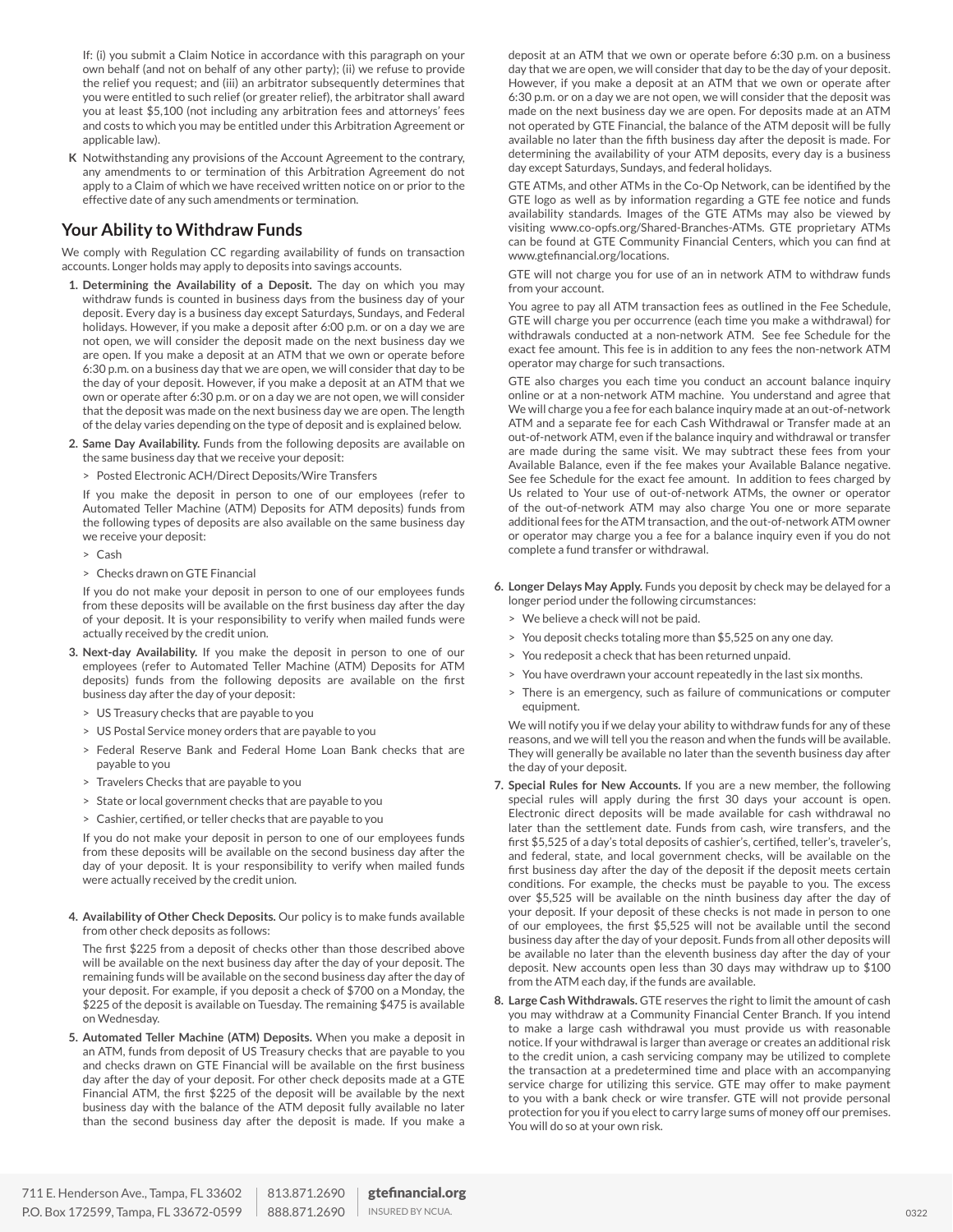## **Negative Information Notice**

Federal law requires us to provide the following notice to members before any "negative information" may be furnished to a nationwide consumer reporting agency. "Negative information" includes information concerning delinquencies, overdrafts or any form of default. This notice does not mean that we will be reporting such information about you, only that we may report such information about members that have not done what they are required to do under our agreement.

After providing this notice, additional negative information may be submitted without providing another notice.

**We may report information about your account to credit bureaus. Late payments, missed payments or other defaults on your account may be reflected in your credit report.**

## **Automated Clearing House (ACH) Disclosures**

**1 Notice of Provisional Nature of ACH Payments:**

GTE Financial may give you credit for automated clearing house (ACH) payments before it receives final settlement of the funds transfer. Any such credit is provisional until GTE Financial receives final settlement of the payment. You are hereby notified and agree, if GTE Financial does not receive such final settlement, that it is entitled to a refund from you of the amount credited to you in connection with that ACH entry. GTE charges you for all ACH transfers or account- to-account (A2A)/external transfers. See fee disclosure for fee amount. You may avoid GTE's ACH transfer fees by allowing payees to directly pull funds via ACH debit from your account. Payees initiating ACH debits from your account may charge their own fees for such transactions. You should consult with your individual payees regarding any such fees.

**2 Notice Regarding Receipt of ACH Items:**

ACH transactions are governed by operating rules of the National Automated Clearing House Association. In accordance with these rules, GTE Financial will not provide you with next day notice of receipt of ACH credit transfers to your account. You will continue to receive notices of receipt of ACH items in the periodic account statements which we provide.

Refer to our Schedule of Current Charges for any fee related to our products or services.

## **Wire Transfer Agreement and Disclosure**

This agreement is subject to Regulation J and Article 4A of the Uniform Commercial Code - Funds Transfers:

If you originate a funds transfer for which Fedwire is used, and you identify by name and number a beneficiary financial institution, an intermediary financial institution or a beneficiary, GTE Financial and every receiving or beneficiary financial institution may rely on the identifying number to make payment. GTE Financial may rely on the number even if it identifies a financial institution, person or account other than the one named.

If GTE Financial receives a funds transfer for you or for other persons authorized to have access to you account, you agree that GTE Financial is not obligated to provide you with next-day notice of the receipt of the funds transfer. GTE Financial will provide you with the notification of the funds transfer by including such items on periodic account statements.

If GTE Financial becomes obligated under Article 4A to pay dividends to you, you agree that the rate shall be equal to the dividend rate, on a daily basis, applicable to the account that the funds transfer should have been made from or to.

Wire transfer payment orders sent through the Fedwire system are processed on federal business days, Monday through Friday from 8:00am ET until 4:15pm ET. International wire transfer payment orders are sent on federal business days, Monday through Friday from 8:00am ET until 2:30pm ET. It may take up to 24 hours to process a wire transfer once the Wire Department receives the wire transfer request including valid, legible photo ID. The wire transfer may be delayed or not processed if you do not have sufficient available funds in your account or if any other requirement is not met.

You agree that GTE Financial's liability in connections with your payment orders shall be limited to direct damages which are the result of it's failure to exercise ordinary care or it's willful misconduct. To the maximum extent permitted by law, GTE Financial shall not be liable for events or circumstances beyond GTE Financial's reasonable control or for indirect, special or consequential damages, even it GTE Financial is advised as to the possibility of such damages. You agree to hold GTE Financial harmless if funds are not received and credited due to incorrect or incomplete instructions or information. Once wire funds leave the United States, there is no guarantee of funds and research cannot begin for ten (10) business days. GTE Financial is not liable for any fees or service charges, including conversion to/from US dollars, by any institution or individual via which funds are routed.

## **Unlawful Internet Gambling Notice**

Federal Reserve Regulation GG prohibits the processing, through this account or relationship, of any unlawful internet gambling transactions, as described in the Unlawful Internet Gambling Enforcement Act of 2009. Restricted transactions generally include, but are not limited to, those in which credit cards, electronic fund transfers, checks or drafts are knowingly accepted by businesses in connection with the participation by others in unlawful internet gambling. Any accounts or relationships found to be in violation of Regulation GG will be subject to immediate closure.

## **Electronic Funds Transfer (EFT)**

The types of EFTs available to you are, online banking, telephone transfers, ACH or electronic check conversion and include but are not limited to: deposits of employer direct deposit and payroll deduction; deposits of government payments; deposits to your account from another member's account in this credit union; payments out of your account to another member's account in this credit union; Automated Clearing House transactions.

There are no limitations on the frequency and dollar amounts of the EFTs to a checking account. There are no charges for EFTs or the right to make EFTs. The effective date of transactions made using GTE Phone Banking and GTE Online Banking automated account management systems after close of business will be the next business day.

Our normal business hours are from 9:00 AM - 6:00 PM, Monday through Friday. Federal holidays are not included.

As documentation of EFTs you will receive a monthly account statement (or if there are no EFTs, a statement at least quarterly). You may also telephone us at 813.871.2690 or 1.888.871.2690 ext. 40401, or use online banking or GTE mobile to determine whether or not a transfer has occurred.

We will not be liable if, through no fault of ours, you do not have enough money in your account to make the transfer; if the transfer would go over the credit limit on your overdraft line; and if circumstances beyond our control (such as fire, flood, power outage or other business interruption events) prevent the transfer, despite reasonable precautions that we have taken. There may be other exceptions stated in our agreement with you.

Here are the circumstances under which we will disclose information to third parties about your account or the transfers you make:

Where necessary for completing transfers; in order to verify the existence and condition of your account for a third party such as a credit bureau or merchant; in order to comply with a government agency for court orders; if you give us your written permission.

Refer to our Schedule of Current Charges for any fee related to our products or services.

## **Right to Stop Payment of Pre-Authorized Transfers**

If you have told us in advance to make regular payments out of your account, you can stop any of these payments by calling us at 813.871.2690 or 1.888.871.2690 ext. 40401, or writing us at GTE Financial, P. O. Box 172599, Tampa, FL 33672-0599, in time for us to receive your request three (3) business days or more before payment is scheduled to be made. If you call, we may also require you to put your request in writing and send it to us within 14 days after your call. Refer to our Schedule of Current Charges for any fee related to our products or services

If these regular payments may vary in amounts, the person you are going to pay will tell you, ten days before each payment, when it will be made and how much it will be. (You may choose instead to get this notice only when the payment would differ by more than a certain amount from the previous payment, or when the amount would fall outside certain limits that you set.)

If you order us to stop one of these payments three (3) business days or more before the transfer is scheduled, and we do not do so, we will be liable for your losses or damages.

## **GTE Financial MasterCard® Debit Card, ATM Card Agreement**

#### **Automated Teller Machine/Cash Machine Regulation E Disclosure**

Acceptance, retention, or use of the GTE Financial MasterCard Debit Card or GTE Financial ATM Card by you constitutes an agreement between GTE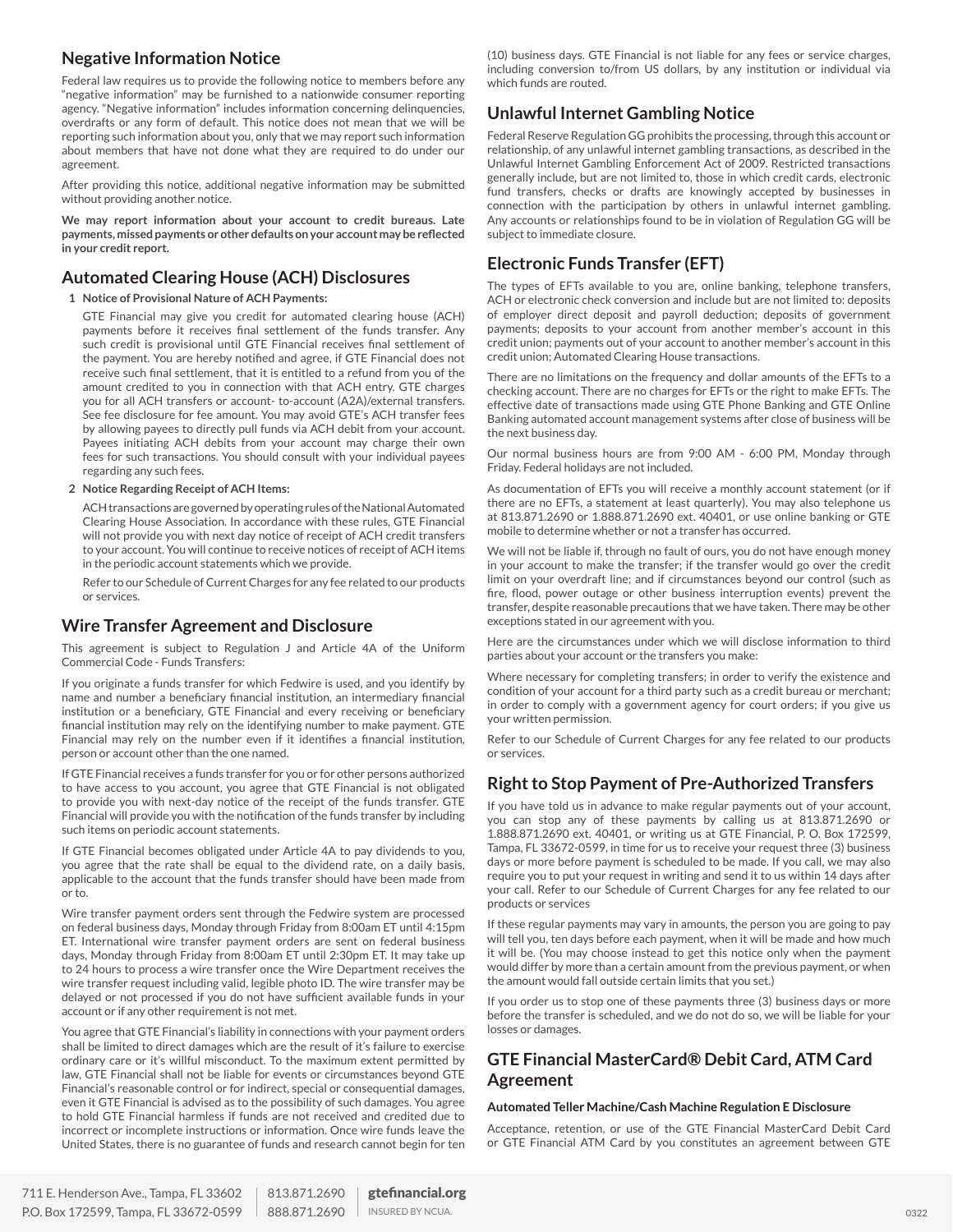Financial and you as follows:

- **1 Services:** You may use your card in automated teller machines as designated by GTE Financial. At the present time you may use your GTE Financial card to:
	- **A** Withdraw cash from your savings or checking accounts, Money Market accounts and line of credit loans. MasterCard Debit Cards and ATM Cards have a daily ATM withdrawal limit of \$500.
	- **B** When you make a deposit in an ATM, funds from deposit of US Treasury checks that are payable to you and checks drawn on GTE Financial will be available on the first business day after the day of your deposit. For other check deposits made at a GTE Financial ATM, the first \$200 of the deposit will be available by the next business day with the balance of the ATM deposit fully available no later than the second business day after the deposit is made. If you make a deposit at an ATM that we own or operate before 6:30 PM on a business day that we are open, we will consider that day to be the day of your deposit. However, if you make a deposit at an ATM that we own or operate after 6:30 PM or on a day we are not open, we will consider that the deposit was made on the next business day we are open. For deposits made at an ATM not operated by GTE Financial, the balance of the ATM deposit will be fully available no later than the fifth business day after the deposit is made. For determining the availability of your ATM deposits, every day is a business day except Saturdays, Sundays, and federal holidays.

Note: ATM cards issued after May 2008 do not have deposit capability.

- **C** Transfer funds between savings, checking or line of credit accounts, line of credit loans and Money Market accounts.
- **D** Pay for purchases at places that have agreed to accept the card. Some of these services may not be available at all terminals.

#### **2 You agree:**

- **A** To abide by the rules and regulations as from time to time amended for GTE Financial and participating ATM networks relating to use of the card, which rules and regulations are binding upon you.
- **B** That GTE Financial and the networks follow all instructions given to the machines.
- **C** That the card is the property of GTE Financial and will be delivered to GTE Financial immediately upon request.
- **D** The use of the card may be terminated by GTE Financial at any time without notice.
- **E** You may withdraw up to \$500 from the terminals each 24 hour period, if the funds are available.
- **F** New Accounts open less than 30 days may withdraw up to \$100 from the terminals each day, if the funds are available.
- **G** The PIN (Personal Identification Number) issued to you is for your security purposes. The number is confidential and should not be disclosed to third parties or recorded on the card.
- **H** Using the debit card to pay for purchases will place a hold in your checking account for the amount authorized for purchases. This hold will remain in effect until the actual transaction is received for payment or a maximum of 48 hours, whichever comes first.
- **I** When you use an ATM not owned by us, you may be charged a fee by the ATM operator [or any network used] (and you may be charged a fee for a balance inquiry even if you do not complete a fund transfer).

## **In Case of Errors or Questions About Electronic Transfers**

Telephone us at 813.871.2690 or 1.888.871.2690 ext. 40401, or write us at P. O. Box 172599, Tampa, Florida 33672-0599 as soon as you can, if you think your statement or receipt is wrong, or if you need more information about a transfer listed on the statement or receipt. We must hear from you no later than 60 days after we sent you the FIRST statement on which the problem or error appeared.

- **A** Tell us your name and account number.
- **B** Describe the error or the transfer you are unsure about, and explain as clearly as you can why you believe it is in error or why you need more information.
- **C** Tell us the dollar amount of the suspected error.

If you tell us orally, we may require that you send your complaint or question in writing within 10 business days.

We will tell you the results of our investigation within 10 business days (20 business days if your account has been opened less than 30 days) after we hear from you and will correct any error promptly. If we need more time, however, we may take up to 45 days (90 days if your account has been opened less than 30 days) to investigate your complaint or question. If we decide to do this, we will credit your account within 10 business days (20 days if your account has been opened less than 30 days) for the amount you think is in error, so that you will have the use of the money during the time it takes us to complete our investigation. If we ask you to put your complaint or question in writing and we do not receive it within 10 days, we may not credit your account.

If we decide that there was no error, we will send you a written explanation within three (3) business days after we finish our investigation. You may ask for copies of the documents we used in our investigation.

## **Liability Disclosure**

You are responsible for all EFT transactions you authorize. If you permit someone else to use an EFT service, device, or your PIN, you are responsible for any transactions they authorize or conduct on any of your accounts. In order to maintain secure communications and reduce fraud, you agree to protect the security of your numbers, codes, marks, signs, passwords, or other means of identification. We reserve the right to block access to the services to maintain or restore security to GTE Financial and our systems if we reasonably believe your access codes have been or may be compromised or are being used or may be used by an unauthorized person(s).

Tell us AT ONCE if you believe your EFT service, device or card has been lost or stolen or if you believe someone has used your device, card or PIN or otherwise accessed your accounts without your authority. Telephoning is the best way of keeping your possible losses down. You could lose all the money in your account (plus your maximum overdraft line of credit). If a transaction was made with your service, device, card or card number without your permission, your liability for an unauthorized transaction is determined as follows. If you tell us within two business days after you learn of the loss or theft , you can lose no more than \$50 if someone accesses your accounts without your permission. If you do NOT tell us within the two business days and we can prove we could have stopped someone from accessing your accounts without your permission if you had told us, you could lose as much as \$500.

Also, if your statement shows transfers that you did not make, tell us AT ONCE. If you do not tell us within 60 days after the statement was mailed to you, you may not get back any money lost after the 60 days if we can prove that we could have stopped someone from making the transfers if you had told us in time.

**If you believe your ATM Card or PIN has been lost or stolen, or that someone has transferred or may transfer money from your account without permission, call 813.871.2690 or 1.888.871.2690 ext. 40401 or write: GTE Financial, P. O. Box 172599, Tampa, FL 33672- 0599.**

Additional Limits on Liability for GTE Financial MasterCard Debit Card when used for point- of-sale transactions as a credit card: Unless you have been grossly negligent or have engaged in fraud, you will not be liable for any unauthorized transactions using your lost or stolen GTE Financial MasterCard Debit Card, when used for point-of-sale transactions if: (i) you can demonstrate that you have exercised reasonable care in safeguarding your card from the risk of loss or theft, (ii) you have not reported to us two or more incidents of unauthorized use within the prior twelve-month period, and (iii) your account is in good standing. If any of these conditions are not met, your liability is the lesser of \$50 or the amount of money, property, labor, or services obtained by the unauthorized use before notification to us. "Unauthorized use," means the use of your GTE Financial MasterCard Debit Card by a person, other than you, who does not have actual implied, or apparent authority for such use, and from which you receive no benefit. This additional limitation on liability does not apply to PIN-based transactions or transactions not processed by MasterCard. These provisions for liability do not apply to MasterCard Commercial claims, MasterCard or PLUS ATM transactions, or cards issued outside the United States.

**If you believe your GTE Financial MasterCard Debit Card or PIN has been lost or stolen, call 813.871.2690 or 1.888.871.2690 ext. 40401 during regular business hours or 1.800.449.7728 toll-free after business hours and weekends, or write us at GTE Financial, P. O. Box 172599, Tampa, FL 33672-0599.**

## **Notice and Cure**

Prior to initiating a lawsuit or arbitration regarding a legal dispute or claim relating in any way to this Agreement or your Account (a "Claim"), the party asserting the Claim (the "Claimant") shall give the other party written notice of the Claim (a "Claim Notice") and a reasonable opportunity, not less than thirty (30) days, to resolve the Claim. Any Claim Notice to you will be sent in writing by mail to the address you have provided us (or any updated address you have subsequently provided to us). Any Claim Notice to us shall be sent by mail to the following address: GTE Financial, Attention Office of the General Counsel, 711 E. Henderson Avenue, Tampa FL 33602. Any Claim Notice you send must give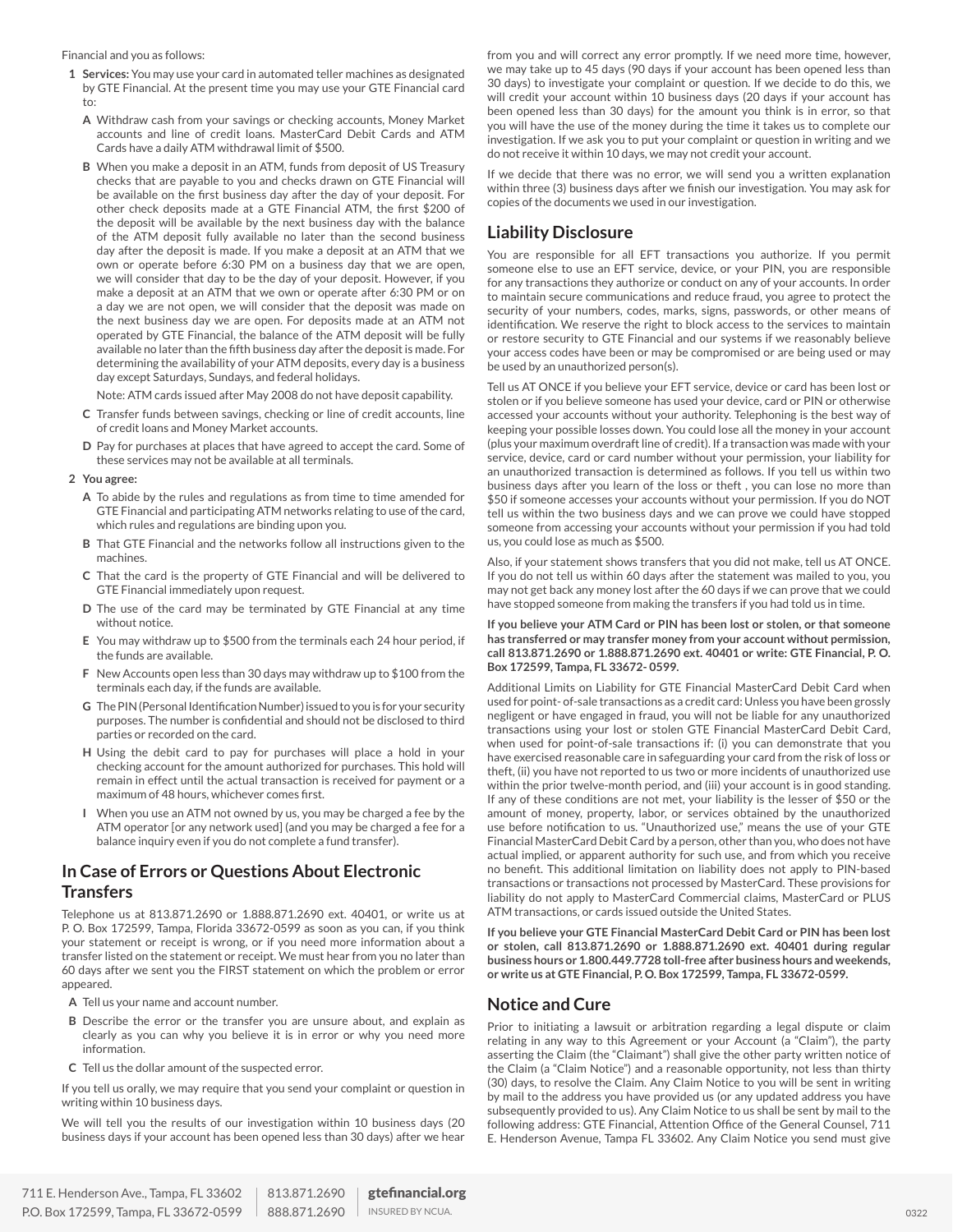your Account number(s), address and telephone number. Any Claim Notice must explain the nature of the Claim and the relief that is demanded. The Claimant must reasonably cooperate in providing any information about the Claim that the other party reasonably requests.

## **Jury Trial Waiver**

TO THE EXTENT PERMITTED BY LAW, YOU AND WE WAIVE ANY RIGHT TO TRIAL BY JURY IN THE EVENT OF LITIGATION ARISING OUT OF OR RELATED TO THESE RULES OR YOUR ACCOUNT. THIS JURY TRIAL WAIVER SHALL NOT AFFECT THE JURY TRIAL WAIVER IN THE ARBITRATION PROVISION (IF YOU DO NOT REJECT IT).

## **Business Days and Hours:**

Our normal business hours are 9:00 AM - 6:00 PM, Monday through Friday. Federal holidays are not included.

## **Information and Disclosure**

We will disclose information to third parties about your account or the transfers you make:

- **A** Where it is necessary for completing transfers, or
- **B** In order to verify the existence and condition of your account for a third party, such as a credit bureau or merchant, or
- **C** In order to comply with government agency or court orders, or
- **D** If you give us your written permission.

## **Right to Receive Documentation**

- **A** Terminal Transfers: You can get a receipt at the time you make any transfer to or from your account using one of our automated teller machines, unless the transfer is \$15 or less.
- **B** Periodic Statements—You will receive a monthly statement, unless there were no transfers in a given month. (You will receive a statement at least once a quarter.)

## **Liability for Failure to Make Transfers**

If we do not complete a transfer to or from your account on time or in the correct amount, we will be liable for your actual losses or damages. However, there are some exceptions. We will not be liable for instance:

- **A** If, through no fault of ours, you do not have enough money in your account to make the transfer.
- **B** If the transfer would go over the credit line on your overdraft account.
- **C** If the automated teller machine where you are making the transfer does not have enough cash.
- **D** If the terminal was not working properly and you knew about the breakdown when you started the transfer.
- **E** If circumstances beyond our control (such as fire or flood) prevent the transfer, despite reasonable precautions that we have taken.
- **F** For indirect, special or consequential damages, even if GTE Financial is advised as to the possibility of such damages.
- **G** There may be other exceptions stated in our agreement with you.

**Any notice required or appropriate may be given to you at your last address known to us.**

## **Foreign Check Collections**

Foreign check(s) being sent for collection by GTE Financial are subject to the following collection process. Check(s) drawn on financial institutions outside the United States are sent by GTE Financial to a third party processor for collection. GTE Financial receives "provisional" credit for these items from the processor less a Foreign Collection Item fee as disclosed in the Member Schedule of Current Charges for processing and any other fees deducted by the drawee (foreign) institution. The processing collection fees will be deducted prior to the funds being deposited into your account. Our Funds Availability Policy does not apply to any foreign check. This means it is possible that GTE Financial receives credit for these check(s) before the collection process is complete. The check is not negotiated for actual payment until it reaches the drawee (foreign) institution.

GTE Financial is unable to guarantee or estimate the time it will take to collect these funds as we have NO CONTROL over the response time from the other financial institution. GTE Financial is also unable to guarantee or estimate the time it will take for a foreign item to be returned and charged back to your account.

Warning: The actual amount of final payment to exchange your foreign check is determined based on the exchange rate provided to GTE Financial by a third party processor. Therefore, the exchange rate used to convert our check to US dollars cannot be guaranteed by our third part processor or GTE Financial. The exchange rate used may not be similar to exchange rates published in the newspaper, on the internet, World Market Rates table or any other published source.

NOTIFICATION ALERT/WARNING: There is no pre-determined or regulated time limit on return items drawn on non-U.S. financial institutions. These items could be returned several months after they are provisionally negotiated. The time it takes for a foreign check to be returned to GTE Financial can vary, therefore it may take several months before a foreign check is returned and charged to your account. The member assumes responsibility for any difference in the exchange rate between and the returned check amount.

## **Foreign Currency Transactions; Currency Conversion.**

Any transaction made in a currency other than U.S. dollars will be billed to you in U.S. dollars. The conversion rate in dollars will be a rate selected by the card company from a range of rates available in wholesale currency markets for the applicable central processing date, which rate may vary from the rate the card company itself receives, or the government-mandated rate in effect for the applicable central processing date in each instance. A foreign transaction is any transaction where a merchant is located outside of the United States, or which you or a merchant completes a transaction on your card outside of the United States. All transactions processed in a currency other than U.S. dollars, regardless of where or how the transaction is initiated, whether online, over the phone or in person or otherwise, will be charged foreign transaction fees (including Foreign Currency Conversion and Foreign Non-Currency Conversion fees) in the amount disclosed on the Member Schedule of Current Charges (as amended from time to time). Foreign transaction fees shall be charged on the full U.S. dollar transaction amount. The full U.S. dollar transaction amount includes any fees imposed by the vendor or processor.

## **Unintended Deposits and Overpayments**

If you have received a credit to any deposit account or debit to any loan account which was inadvertent or for which you are not the intended recipient, or you receive an overpayment (meaning the amount applied to your deposit or loan account exceeds the amount actually deposited or paid), you agree to immediately notify GTE of the unintended debit/credit or overpayment. You also agree that you will not withdraw or otherwise remove the unintended deposit or overpayment from the account into which it was deposited. You agree that you are required to return the full amount of the unintended deposit or overpayment by which you were unjustly enriched regardless of whether you knew or suspected it was an unintended deposit or overpayment, and regardless of any oral representations made by any GTE Financial representative to the contrary. If you fail to return the full amount of any unintended deposit or overpayment, you agree that you shall be liable to GTE for any amount you failed to return and any fees, costs, interest and expenses, including reasonable attorney's fees and court costs, associated with the recovery of such funds by GTE Financial.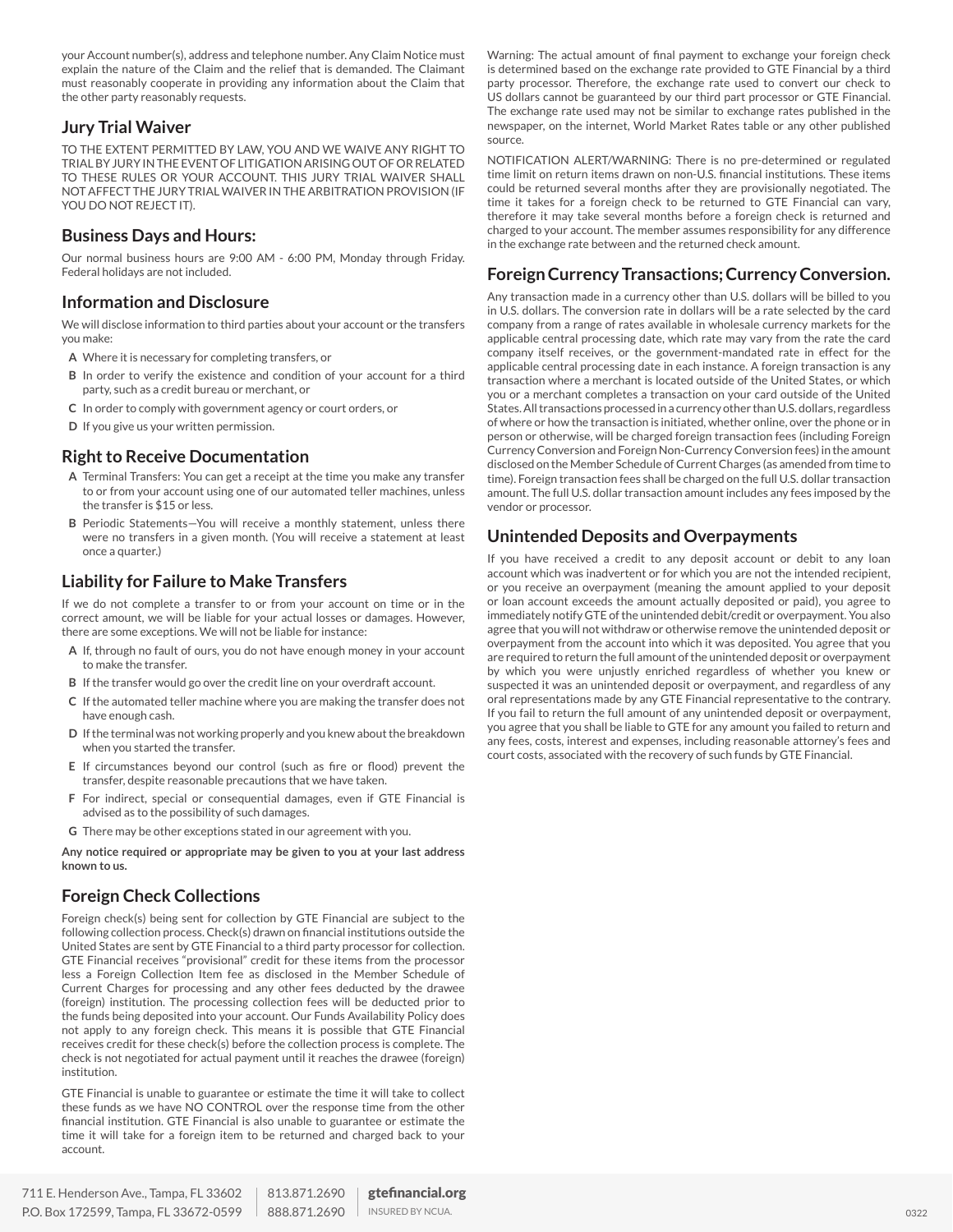

## Personal Information Disclosure

## **What does GTE Federal Credit Union DBA GTE FINANCIAL do with your personal information?**

#### **WHY**

Financial companies choose how they share your personal information. Federal law gives consumers the right to limit some but not all sharing. Federal law also requires us to tell you how we collect, share, and protect your personal information. Please read this notice carefully to understand what we do.

#### **WHAT**

The types of personal information we collect and share depend on the product or service you have with us. This information can include:

- > Social Security number and Transaction History
- > Account Balances and Account Transactions
- > Credit History and Mortgage Rates and Payments

#### **HOW**

All financial companies need to share members' personal information to run their everyday business. In the section below, we list the reasons financial companies can share their members' personal information; the reasons GTE Financial chooses to share; and whether you can limit this sharing.

| <b>REASONS WE CAN SHARE</b>                                                                                                                                | SHARED? | <b>CAN YOU LIMIT?</b> |
|------------------------------------------------------------------------------------------------------------------------------------------------------------|---------|-----------------------|
| Everyday business purposes<br>process transactions, maintain account(s),<br>respond to court orders, legal investigations,<br>or report to credit bureaus) | Yes     | No                    |
| Marketing purposes<br>offer our products and services to you                                                                                               | Yes     | $Yes*$                |
| Joint marketing with other<br>financial companies                                                                                                          | Yes     | $Yes*$                |
| Our affiliates' everyday<br>business purposes<br>info about your transactions and experiences                                                              | Yes     | $Yes*$                |
| Our affiliates' everyday<br>business purposes<br>info about your creditworthiness                                                                          | No      | We Dont' Share        |
| Nonaffiliates to market to you                                                                                                                             | N٥      | We Don't Share        |

#### **To limit our sharing or questions**

Call 813.871.2690 or 888.871.2690 ext.40401

#### **Please note:**

If you are a new member we can begin sharing your information 30 days from the date we sent this notice. You may contact us at any time to limit our sharing of printed and electronic marketing materials tailored specifically for you.

## **Who we are**

**Who is providing this notice?**  GTE Financial

## **What we do**

#### **How does GTE Financial protect my personal information?**

To protect your personal information from unauthorized access and use, we use security measures that comply with federal law. These measures include computer safeguards and secured files and buildings.

#### **How does GTE Financial collect my personal information?**

- We collect your personal information, for example, when you
- > Open an Account or Show Your Driver's License
- > Apply for a Loan or Make a Wire Transfer
- > Give us Your Employment History

We also collect your personal information from others, such as, credit bureaus, and other companies.

#### **Why can't I limit all sharing?**

Federal law gives you the right to limit only

- > Sharing for affiliates' everyday business purposes—information about your creditworthiness
- > Affiliates from using your information to market to you
- > Sharing for nonaffiliates to market to you

State laws and individual companies may give you additional rights to limit sharing.

#### **What happens when I limit sharing for an account I hold jointly with someone else?**

Your choices will apply to everyone on your account.

## **Definitions**

#### **Affiliates**

Companies related by common ownership or control. They can be financial and nonfinancial companies.

> Our affiliates include companies with a GTE name.

#### **Nonaffiliates**

Companies not related by common ownership or control. They can be financial and nonfinancial companies.

> GTE Financial does not share with nonaffiliates so they can market to you.

#### **Joint marketing**

A formal agreement between nonaffiliated financial companies that together market financial products or services to you.

> Our joint marketing partners include investment, insurance and other financial services companies.